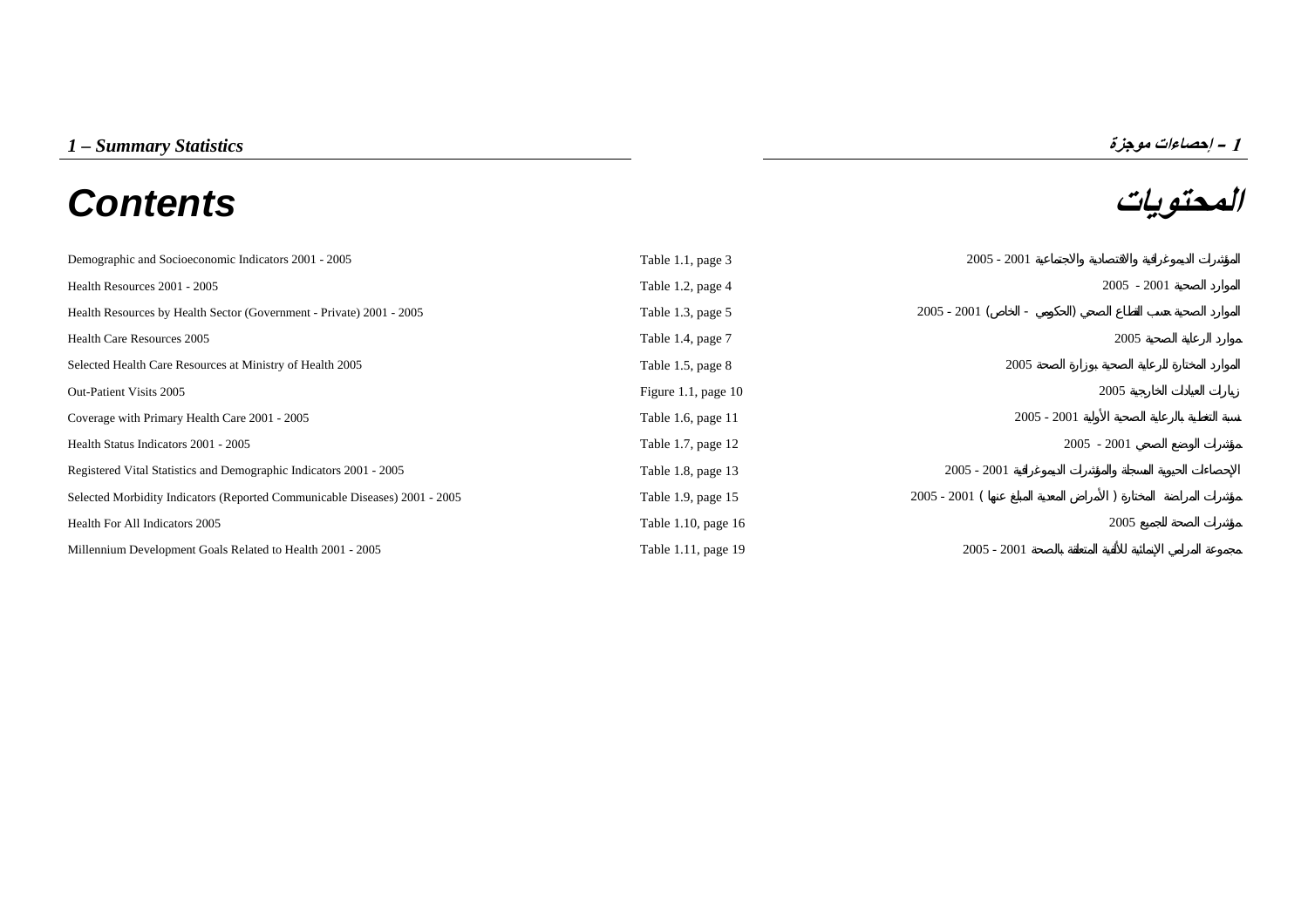# **الإصطلاحات** *Conventions*

**Table 1.3 1.3** Ministry of Health expenditure includes projects. . **Table 1.4 1.4**Three newly hospitals were operated in 2005 and some of their data was presented in this chapter only. 2005 Military Hospital: including Shaikh Mohammed Bin Salman Al-Khalifa Cardiac Center data. . : Private Clinics : the number including only medical and allied health manpower who work full time in private clinics. e a construction of the construction of the construction of the construction of the construction of the construction of the construction of the construction of the construction of the construction of the construction of th Physicians: Arabian Gulf University physicians were included in the total of the government sector because these physicians are working part time at government hospitals and health centers. :**Table 1.5 1.5**Beds excluding baby cots at Special Care Baby Unit. . In-patients: the total include patients at Special Care Baby Unit. . : Out-patients visits at health center shown in this table represent the total visits of General, Dental, Mother and Child and Diabetic clinics.Medical and Allied health manpower: number of physicians … etc. who are officially at internal or overseas training programs for further studies shown under Directorate of Training. ... : . Distribution of the manpower was based on cost centers, while in human resources chapter, table 4.5 was based on organization structure of the Ministry of Health. 4.5 -Cost: the total cost includes direct (recurrent) costs and share of indirect costs (such as training, maintenance and management overheads). For more details of direct costs only, refer to table 3.2. ) and ( ) and ( ) and ( ) are set of  $\left( \begin{array}{c} 1 \end{array} \right)$ .  $3.2$  ( Jaw and Asker and Zallaq Clinic costs are included in the cost of other centers in Health Region IV. Salmaniya Medical Complex : a) the cost includes cost of SMC Maternity Unit. b) number of physicians include physicians at Geriatric Hospital & Maternity Hospitals. ( : . The contract of the contract of  $\overline{\mathcal{C}}$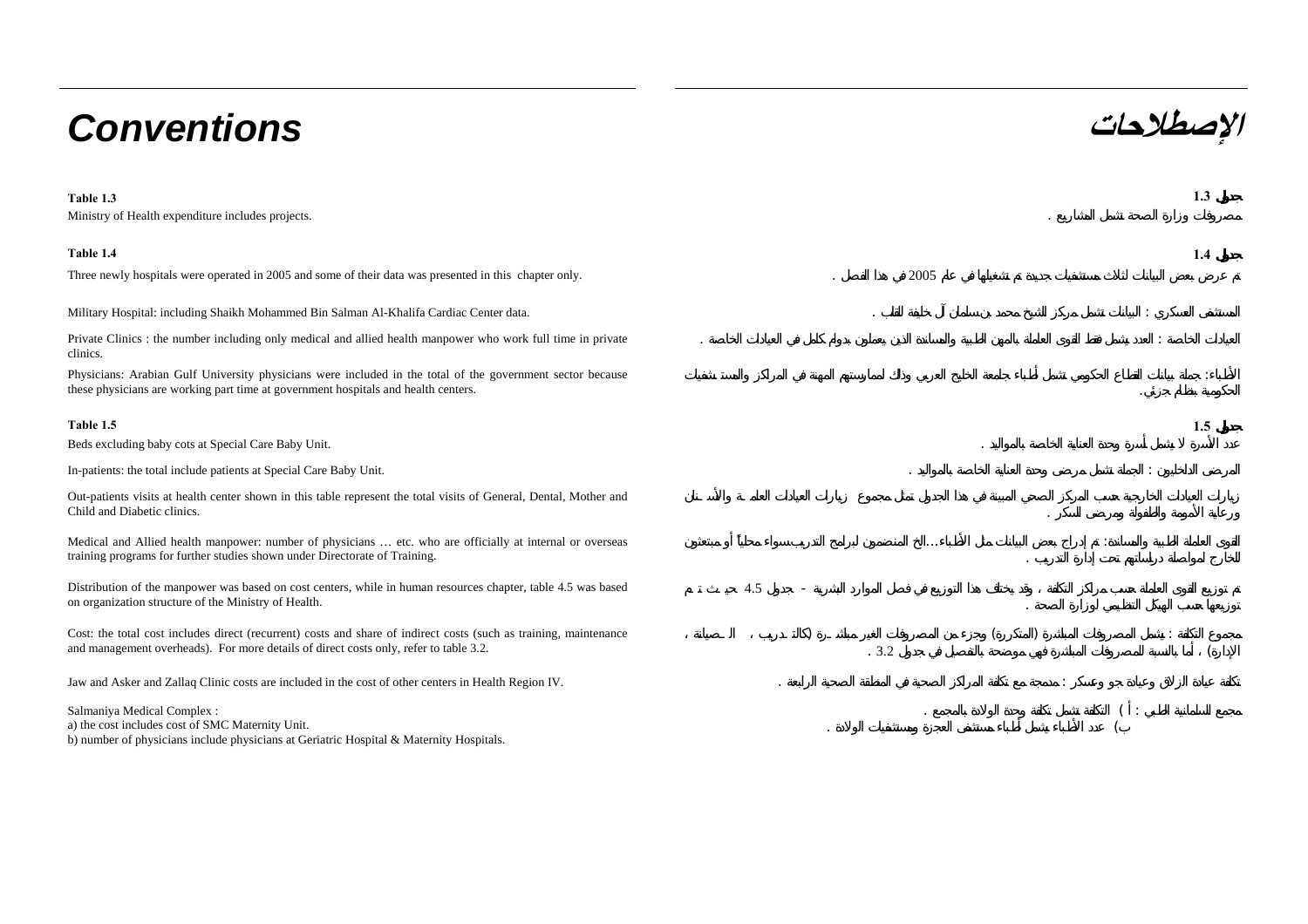**2005 - 2001** 

**Demographic and Socioeconomic Indicators 2001 - 2005**

<span id="page-2-0"></span>

| <b>Indicator</b>                                        |        | 2005      | 2004      | 2003      | 2002     | 2001    |                |           |                 |                |              |
|---------------------------------------------------------|--------|-----------|-----------|-----------|----------|---------|----------------|-----------|-----------------|----------------|--------------|
| Demographic                                             |        |           |           |           |          |         |                |           |                 |                |              |
| Area (sq.km)                                            |        | 720.1     | 720.1     | 720.1     | 717.5    | 715.9   |                |           |                 | (              |              |
| Population                                              |        | 724,645   | 707,160   | 689,418   | 672,123  | 654,619 |                |           |                 |                |              |
| Crude birth rate per 1000 population                    |        | 20.9      | 21.1      | 21.1      | 20.1     | 20.5    |                |           |                 | 1000           |              |
| Crude death rate per 1000 population                    |        | 3.1       | 3.1       | 3.1       | 3.0      | 3.0     |                |           |                 | 1000           |              |
| Population growth rate % <sup>1</sup>                   |        | $\cdot$ . |           | $\cdots$  | $\cdots$ | 2.7     |                |           |                 | $\overline{1}$ |              |
| Population < 15 years %                                 |        | 27.3      | 27.6      | 27.6      | 27.8     | 27.6    |                |           |                 | 15             |              |
| Population 65+ years %                                  |        | 2.5       | 2.5       | 2.5       | 2.5      | 2.5     |                |           |                 | 65             |              |
| <b>Total Dependency ratio</b>                           |        | 42.5      | 43.0      | 43.1      | 43.6     | 43.2    |                |           |                 |                |              |
| Total fertility rate per women (Female 15-49)           |        | 2.6       | 2.6       | 2.6       | 2.6      | 2.6     |                | $(49-15)$ |                 |                |              |
| Socioeconomic                                           |        |           |           |           |          |         |                |           |                 |                |              |
| Unemployment rate <sup>1</sup>                          |        | $\cdots$  | $\ddotsc$ | $\ldots$  | $\cdots$ | 5.5     |                |           |                 | $\mathbf{1}$   |              |
| Smokers 15+ years (Bahraini %) <sup>1</sup>             |        |           |           |           |          |         |                |           | 1(              | 15             |              |
|                                                         | Male   | $\ldots$  | $\cdots$  | $\ddotsc$ | $\cdots$ | 17.70   |                |           |                 |                |              |
|                                                         | Female | $\cdots$  | $\cdots$  | $\ldots$  | $\cdots$ | 3.50    |                |           |                 |                |              |
|                                                         | Total  | $\ddotsc$ | $\cdots$  | $\ldots$  | $\cdots$ | 10.60   |                |           |                 |                |              |
| Adult literacy rate 15+ years (Bahraini %) <sup>1</sup> |        |           |           |           |          |         | 1 <sup>1</sup> |           | 15              |                |              |
|                                                         | Male   | $\ddotsc$ | $\cdots$  | $\ddots$  | $\cdots$ | 92.5    |                |           |                 |                |              |
|                                                         | Female | $\ldots$  | $\ddotsc$ | $\ddotsc$ | $\cdots$ | 83.0    |                |           |                 |                |              |
|                                                         | Total  | $\ldots$  | $\cdots$  | $\ddotsc$ | $\cdots$ | 87.7    |                |           |                 |                |              |
| School enrollment ratio 1st level % - Bahraini only     |        |           |           |           |          |         |                |           |                 |                |              |
| - (Primary and Intermediate Level) <sup>2</sup>         |        |           |           |           |          |         |                |           | $2\binom{n}{ }$ |                | $) -$        |
|                                                         | Male   | $\cdots$  | 102.1     | 103.7     | 104.8    | 106.9   |                |           |                 |                |              |
|                                                         | Female | $\cdots$  | 102.4     | 104.5     | 106.2    | 107.9   |                |           |                 |                |              |
|                                                         | Total  | $\cdots$  | 102.3     | 104.1     | 105.4    | 107.4   |                |           |                 |                |              |
| School enrollment ratio 2nd level % - Bahraini only     |        |           |           |           |          |         |                |           |                 |                |              |
| - (Secondary Level) <sup>2</sup>                        |        |           |           |           |          |         |                |           |                 | 2(             | $) -$        |
|                                                         | Male   | $\ldots$  | 92.1      | 90.6      | 88.7     | 84.1    |                |           |                 |                |              |
|                                                         | Female | $\ddotsc$ | 102.6     | 102.0     | 101.8    | 98.6    |                |           |                 |                |              |
|                                                         | Total  | $\cdots$  | 97.2      | 96.1      | 95.0     | 91.2    |                |           |                 |                |              |
| Source: census data 2001.                               |        |           |           |           |          |         |                |           |                 |                | $\mathbf{1}$ |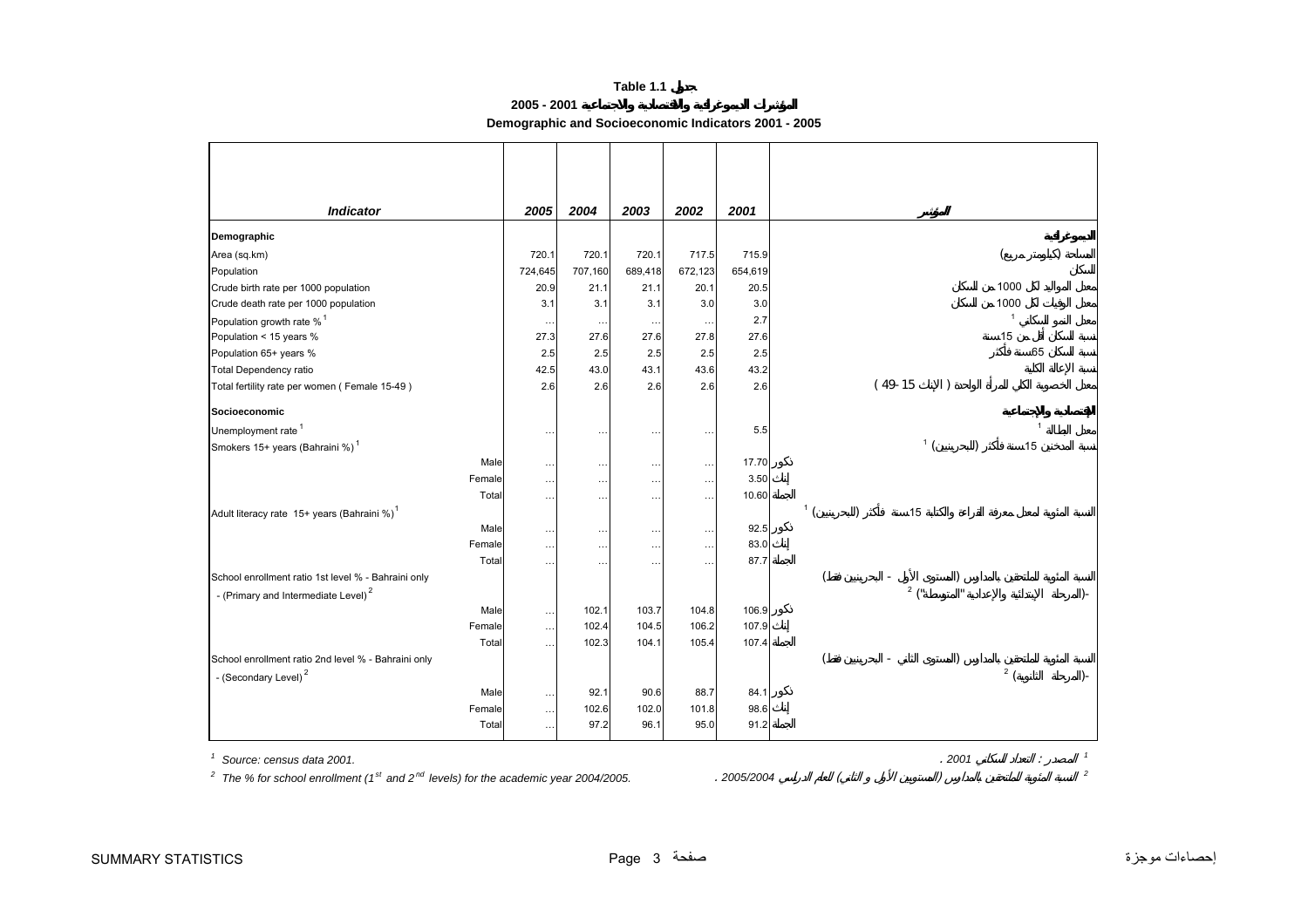#### **2005 - 2001**

**Health Resources 2001 - 2005**

<span id="page-3-0"></span>

| <b>Indicator</b>                                                        | 2005      | 2004    | 2003    | 2002    | 2001    |        |        |
|-------------------------------------------------------------------------|-----------|---------|---------|---------|---------|--------|--------|
| Budgetary Resources (At Current Prices) (B.D.)                          |           |         |         |         |         |        |        |
| Ministry of Health Expenditure (million B.D.)                           | 103.1     | 88.4    | 80.6    | 71.1    | 64.4    |        |        |
| Total Public Expenditure (million B.D.)                                 | 1462.8    | 1,104.6 | 1,159.0 | 984.6   | 833.0   |        |        |
| Allocated budget to Ministry of Health from total government budget (%) | 7.0       | 7.4     | 7.5     | 7.2     | 7.7     |        |        |
| Gross Domestic Product (GDP) per capita *                               | $\cdots$  | 5,855.2 | 5,289.9 | 4,726.0 | 4,554.2 |        |        |
| Gross National Income / Product (GNP) per capita *                      | $\cdots$  | 5,549.0 | 5,020.9 | 4,432.3 | 4,369.5 |        |        |
| Gross National Desposable Income (GNDI) per capita *                    | $\cdots$  | 4,953.5 | 4,430.7 | 3,944.7 | 3,643.4 |        |        |
| Ministry of Health expenditure as % of GDP *                            | $\ddotsc$ | 2.1     | 2.2     | 2.2     | 2.2     |        |        |
| Ministry of Health Annual Budget per capita (including projects)        | 142.2     | 125.1   | 116.9   | 105.9   | 98.5    |        |        |
| <b>Human Resources</b>                                                  |           |         |         |         |         |        |        |
| Doctor per 10,000 population                                            | 27.2      | 22.4    | 18.8    | 18.4    | 16.9    |        | 10,000 |
| Dentist per 10,000 population                                           | 4.1       | 3.7     | 2.7     | 2.4     | 2.2     |        | 10,000 |
| Nurse per 10,000 population                                             | 52.9      | 49.5    | 45.8    | 44.4    | 43.7    | 10,000 |        |
| Beds per 10,000 population                                              | 28.1      | 27.0    | 27.6    | 28.6    | 28.2    |        | 10,000 |
| Primary Health Care Units and Centers per 10,000 population             | 0.3       | 0.3     | 0.3     | 0.3     | 0.3     | 10,000 |        |
| Nurse per doctor                                                        | 1.9       | 2.2     | 2.4     | 2.4     | 2.6     |        |        |

*\* Source: Ministry of Finance (August 2004). Estimated figures. .* تقديرية أرقام *.) 2004* ( :*\**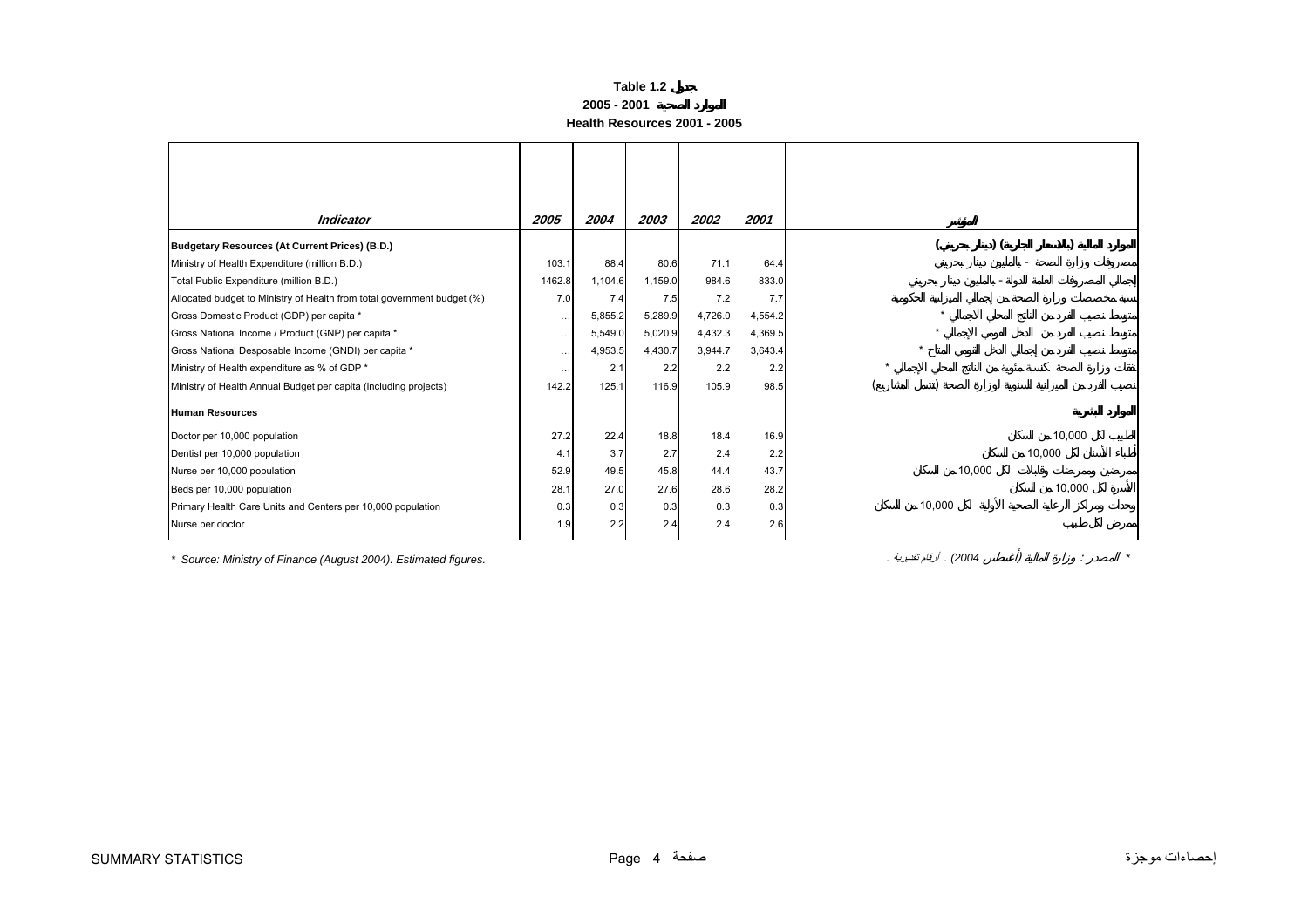## **2005 - 2001 ( - ) Health Resources by Health Sector ( Government-Private ) 2001 - 2005**

<span id="page-4-0"></span>

| <b>Description</b>   | 2005      | 2004      | 2003      | 2002      | 2001      |
|----------------------|-----------|-----------|-----------|-----------|-----------|
|                      |           |           |           |           |           |
| Physicians           |           |           |           |           |           |
| Government           | 1,167     | 1,086     | 1,021     | 995       | 944       |
| Private              | 806       | 496       | 274       | 244       | 160       |
| <b>Total</b>         | 1,973     | 1,582     | 1,295     | 1,239     | 1,104     |
| <b>Dentists</b>      |           |           |           |           |           |
| Government           | 111       | 103       | 100       | 96        | 83        |
| Private              | 184       | 157       | 86        | 67        | 63        |
| <b>Total</b>         | 295       | 260       | 186       | 163       | 146       |
|                      |           |           |           |           |           |
| <b>Nurses</b>        |           |           |           |           |           |
| Government           | 2,910     | 2,798     | 2,661     | 2,546     | 2,547     |
| Private              | 925       | 704       | 495       | 428       | 312       |
| <b>Total</b>         | 3,835     | 3,502     | 3,156     | 2,974     | 2,859     |
| <b>Allied Health</b> |           |           |           |           |           |
| Government           | 1,108     | 1,069     | 895       | 750       | 771       |
| Private              | 435       | 402       | 115       | 144       | 77        |
| <b>Total</b>         | 1,543     | 1,471     | 1,010     | 894       | 848       |
|                      |           |           |           |           |           |
| In-Patients          |           |           |           |           |           |
| Government           | 84,167    | 78,356    | 77,710    | 76,624    | 71,756    |
| Private              | 14,094    | 10,863    | 8,387     | 6,838     | 4,435     |
| <b>Total</b>         | 98,261    | 89,219    | 86,097    | 83,462    | 76,191    |
| Out-Patients *       |           |           |           |           |           |
| Government           | 3,953,897 | 3,854,060 | 3,766,526 | 3,674,545 | 3,532,115 |
| Private              | 510,129   | 483,786   | 420,463   | 341,478   | 309,003   |
| Total                | 4,464,026 | 4,337,846 | 4,186,989 | 4,016,023 | 3,841,118 |
|                      |           |           |           |           |           |

*\* The data for all the years were reviewed and modified .* . *\**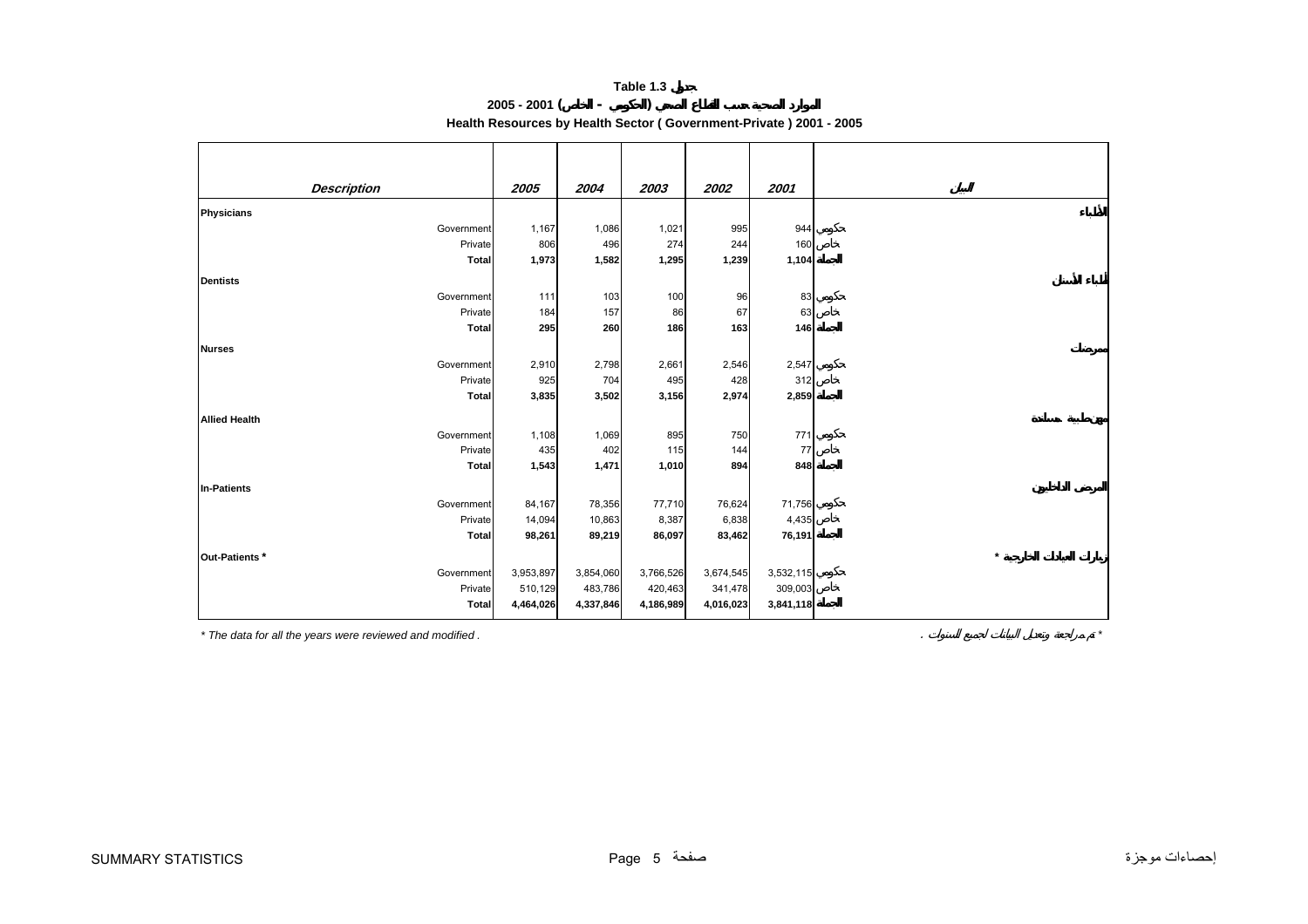## **(Cont'd) Table 1.3 ( )**

## **2005 - 2001 ( - )**

**Health Resources by Health Sector ( Government-Private ) 2001 - 2005**

| <b>Description</b>                           | 2005        | 2004        | 2003                    | 2002       | 2001       |       |
|----------------------------------------------|-------------|-------------|-------------------------|------------|------------|-------|
|                                              |             |             |                         |            |            |       |
| <b>Hospitals</b>                             |             |             |                         |            |            |       |
| Government                                   | 9           | 9           |                         | 9          | 9          |       |
| Private                                      | 9           | 6           |                         | 6          | 5          |       |
| <b>Total</b>                                 | 18          | 15          | 15                      | 15         | 14         |       |
| <b>Beds</b>                                  |             |             |                         |            |            |       |
| Government                                   | 1,741       | 1,694       | 1,691                   | 1,680      | 1,696      |       |
| Private                                      | 292         | 215         | 213                     | 244        | 150        |       |
| <b>Total</b>                                 | 2,033       | 1,909       | 1,904                   | 1,924      | 1,846      |       |
| <b>Primary Health Care Units and Centers</b> |             |             |                         |            |            |       |
| Government**                                 | 23          | 23          | 23                      | 23         | 23         | $***$ |
| Private                                      | $\cdots$    | $\cdots$    | $\cdots$                | $\cdots$   |            |       |
| <b>Total</b>                                 | 23          | 23          | 23                      | 23         | 23         |       |
| <b>Estimated Cost (Bahraini Dinars)</b>      |             |             |                         |            |            |       |
| Government                                   | 125,111,602 | 108,921,200 | 100,757,000             | 88,501,000 | 81,300,000 |       |
| Ministry of Health                           | 103,073,000 | 88,431,000  | 80,557,000              | 71,139,000 | 64,438,000 |       |
| Military Hospital                            | 22,038,602  | 20,490,200  | 20,200,000              | 17,362,000 | 16,862,000 |       |
| Directorate of Health & Social Welfare       |             |             |                         |            |            |       |
|                                              |             |             | $\cdots$                | $\ddotsc$  |            |       |
| <b>Private Hospitals</b>                     | $\cdots$    |             |                         | $\cdots$   | 3,466,672  |       |
| <b>Private Clinics</b>                       |             | $\cdots$    | $\cdots$                | $\cdots$   |            |       |
| <b>Private Company Clinics</b>               |             | 900,000     | 1,357,538               | 1,135,415  | 1,384,404  |       |
| Aluminum Bahrain (ALBA)                      | $\cdots$    | 700,000     | 588,000                 | 500,000    | 500,000    |       |
| Arabian Shipping & Repairing Yard (ASRY)     | $\cdots$    | $\cdots$    | $\cdots$                | $\cdots$   | 122,819    |       |
| Gulf Air                                     | $\cdots$    | $\cdots$    | 559,538                 | 635,415    | 761,585    |       |
| Gulf Aluminium Rolling Mill Company (GARMCO) | $\cdots$    | 200,000     | 210,000                 | $\cdots$   |            |       |
| <b>Total Cost</b>                            | 125,111,602 |             | 109,821,200 102,114,538 | 89,636,415 | 86,151,076 |       |

*\*\* Including Directorate of Health & Social Welfare at Ministry of Interior.* . *\*\**

*Note : Ministry of Health expenditure include projects, further details in Table 1.5 . .1.5* :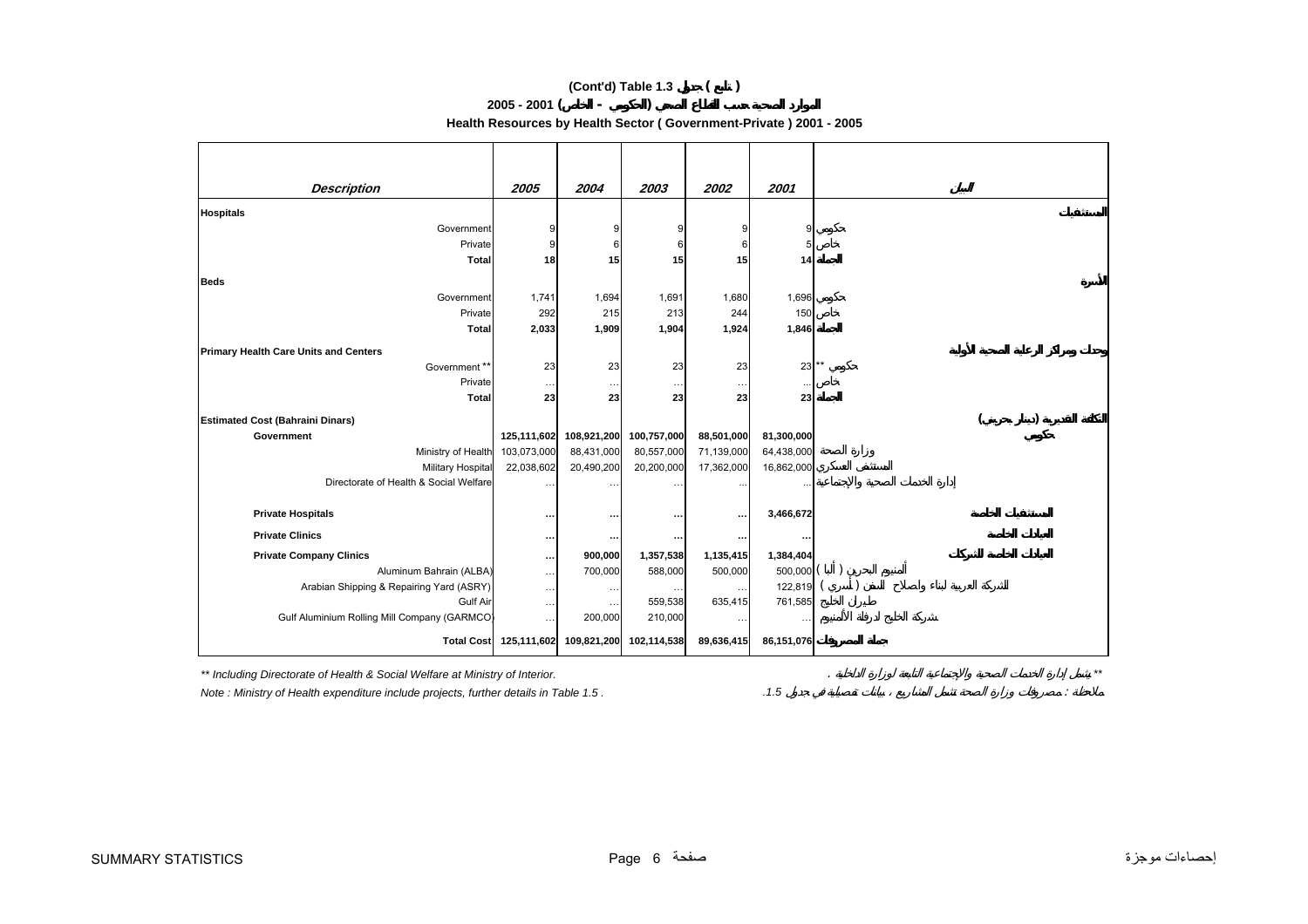## **2005**

#### **Health Care Resources 2005**

<span id="page-6-0"></span>

|                                          |                 |            |           | <b>Medical &amp; Para-Medical Manpower</b> |               |                 |                   |               |         |
|------------------------------------------|-----------------|------------|-----------|--------------------------------------------|---------------|-----------------|-------------------|---------------|---------|
|                                          |                 |            | $\star$   |                                            |               |                 |                   |               |         |
|                                          |                 | $\star$    |           |                                            |               |                 |                   | $( \cdot )$   |         |
|                                          | Out-            | $In-$      | Beds *    | <b>Allied</b>                              | <b>Nurses</b> | <b>Dentists</b> | <b>Physicians</b> | Cost          |         |
| <b>Institution</b>                       | <b>Patients</b> | Patients * |           | <b>Health</b>                              |               |                 |                   | (B.D.)        |         |
| Government                               |                 |            |           |                                            |               |                 |                   |               |         |
| Ministry of Health                       | 3,346,314       | 55,541     | 1,378     | 832                                        | 2,170         | 98              | 928               | 103,073,000   |         |
| Military Hospital*                       | 461,097         | 28,626     | 363       | 244                                        | 706           | 10              | 210               | 22,038,602    | $\star$ |
| Directorate of Health & Social Affairs   | 146,486         | <b>NA</b>  | <b>NA</b> | 32                                         | 34            | 3               | 12                |               |         |
| <b>Total</b>                             | 3,953,897       | 84,167     | 1,741     | 1,108                                      | 2,910         | 111             | 1,167             | 125,111,602   |         |
| <b>Private Hospitals</b>                 |                 |            |           |                                            |               |                 |                   |               |         |
| International Hospital of Bahrain        | 70,752          | 3,596      | 84        | 31                                         | 55            | 9               | 65                | $\cdots$      |         |
| American Mission Hospital                | 154,698         | 2,293      | 40        | 43                                         | 89            | 10              | 46                | $\sim$ $\sim$ |         |
| Awali Hospital                           | 39,066          | 1,023      | 28        | 19                                         | 62            |                 | 19                | $\ddotsc$     |         |
| <b>Gulf Dental Speciality Hospital</b>   | 9,988           | 31         | 10        | 3                                          | 10            | 6               | <b>NA</b>         | $\cdots$      |         |
| Ibn Al-Nafees Hospital                   | 57,979          | 2,500      | 14        | 10                                         | 29            | <b>NA</b>       | 14                | $\ldots$      |         |
| <b>Bahrain Specialist Hospital</b>       | 54,126          | 3,592      | 56        | 28                                         | 53            | $\overline{2}$  | 32                | $\ldots$      |         |
| Noor Specialist Hospital                 | $\cdots$        | 294        | 24        |                                            | 26            | <b>NA</b>       | 14                | $\ddotsc$     |         |
| Dr. Tariq Hospital                       | 14,625          | 673        | 25        |                                            | 28            | <b>NA</b>       |                   | $\ldots$      |         |
| Urology and Plastic Surgery Hospital     | 643             | 92         | 11        |                                            | 5             | <b>NA</b>       |                   | $\ddotsc$     |         |
| <b>Private Clinics*</b>                  | <b>NA</b>       | <b>NA</b>  | <b>NA</b> | 268                                        | 526           | 154             | 585               | $\ddotsc$     |         |
| <b>Joslin Diabetes Center</b>            | 10,344          | <b>NA</b>  | <b>NA</b> | 16                                         | 8             | <b>NA</b>       |                   | $\ddotsc$     |         |
| <b>Private Company Clinics</b>           |                 |            |           |                                            |               |                 |                   |               |         |
| Aluminium Bahrain (ALBA)                 | 31,643          | <b>NA</b>  | <b>NA</b> |                                            | 11            | <b>NA</b>       |                   | $\ldots$      |         |
| Arabian Shipping & Repairing Yard (ASRY) | 10,748          | <b>NA</b>  | <b>NA</b> |                                            | c             | <b>NA</b>       |                   | $\ldots$      |         |
| Gulf Air                                 | 50,253          | <b>NA</b>  | <b>NA</b> |                                            |               |                 |                   | $\ddotsc$     |         |
| Gulf Aluminium Rolling Mill Co. (GARMCO) | 5,264           | <b>NA</b>  | <b>NA</b> | <b>NA</b>                                  | 5             | <b>NA</b>       |                   | $\cdot$ .     |         |
| Total                                    | 510,129         | 14,094     | 292       | 435                                        | 925           | 184             | 806               | $\ddotsc$     |         |
| <b>Grand Total</b>                       | 4,464,026       | 98,261     | 2,033     | 1,543                                      | 3,835         | 295             | 1,973             | 125,111,602   |         |

*\* Refer to conventions used in the report.* . *\**

*Note: Physicians total in Government sector include 17 physicians working at Arabian Gulf University.* . *17* :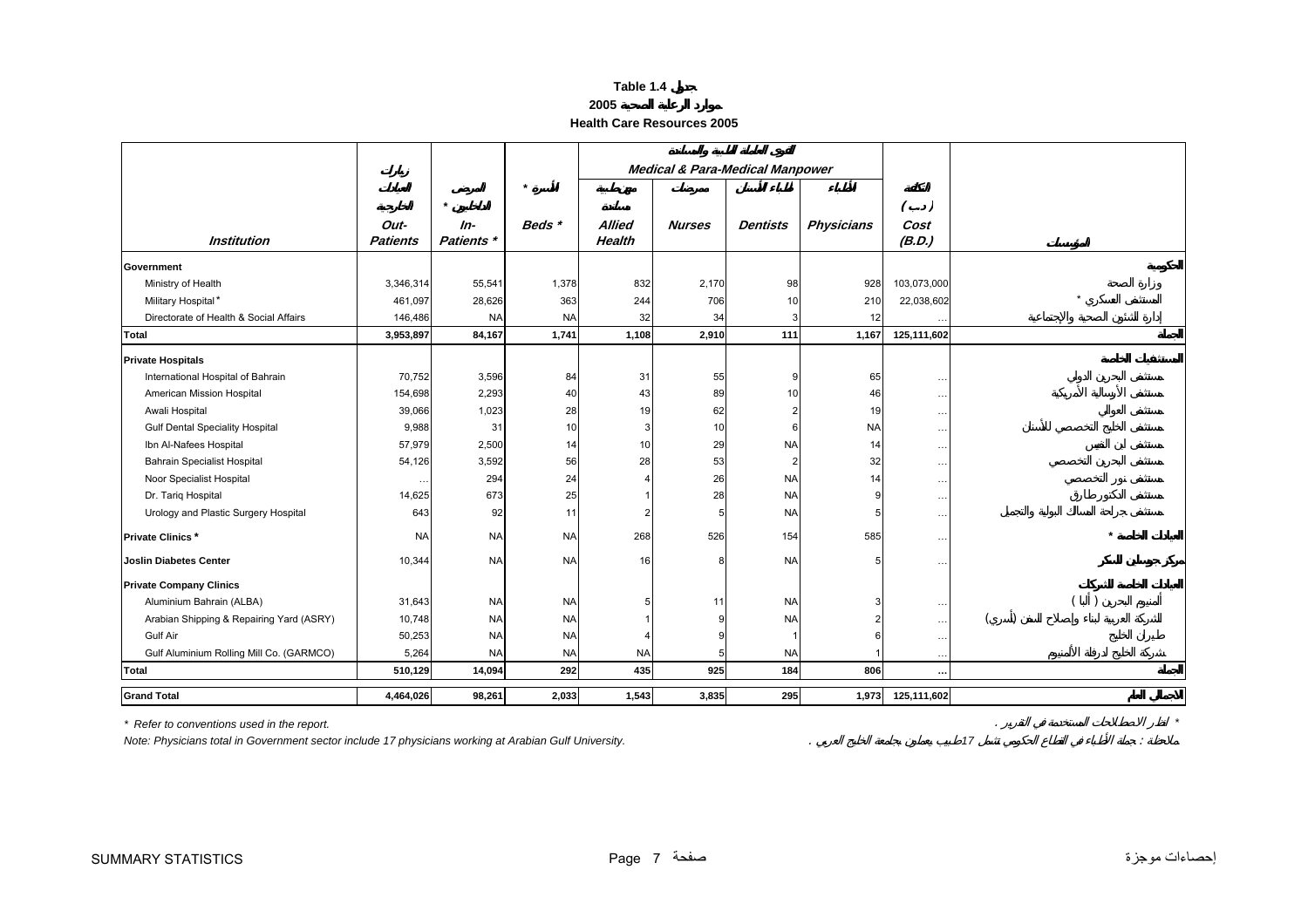**2005** 

## **Selected Health Care Resources at Ministry of Health 2005**

<span id="page-7-0"></span>

|                                        |                         |                     |           | <b>Medical &amp; Para-Medical Manpower</b> |               |                 |                   |                        |  |
|----------------------------------------|-------------------------|---------------------|-----------|--------------------------------------------|---------------|-----------------|-------------------|------------------------|--|
|                                        |                         | $\star$             | $\star$   |                                            |               |                 |                   | $\star$<br>$( \cdot )$ |  |
| <b>Institution</b>                     | Out-<br><b>Patients</b> | $In-$<br>Patients * | Beds *    | <b>Allied</b><br>Health                    | <b>Nurses</b> | <b>Dentists</b> | <b>Physicians</b> | Cost *<br>(B.D.)       |  |
| <b>PRIMARY &amp; PREVENTIVE HEALTH</b> | 2,828,717               | <b>NA</b>           | <b>NA</b> | 378                                        | 224           | 54              | 250               | 25,783,430             |  |
| <b>CARE</b>                            |                         |                     |           |                                            |               |                 |                   |                        |  |
| <b>Public Health Directorate</b>       | <b>NA</b>               | <b>NA</b>           | <b>NA</b> | 28                                         |               | <b>NA</b>       | 6                 | 4,117,048              |  |
| <b>Health Centers Administration</b>   | <b>NA</b>               | <b>NA</b>           | <b>NA</b> |                                            |               |                 | 10                | 1,433,288              |  |
| <b>Health Centers</b>                  | 2,828,717               | <b>NA</b>           | <b>NA</b> | 343                                        | 214           | 51              | 234               | 20,233,094             |  |
| Health Region I                        |                         |                     |           |                                            |               |                 |                   |                        |  |
| Muharraq                               | 313,624                 | <b>NA</b>           | <b>NA</b> | 27                                         | 23            |                 | 26                | 1,715,534              |  |
| Sh.Salman                              | 106,806                 | <b>NA</b>           | <b>NA</b> | 11                                         | 8             |                 | 8                 | 870,270                |  |
| National Bank of Bahrain               | 119,326                 | <b>NA</b>           | <b>NA</b> | 19                                         | 12            |                 | 11                | 1,078,287              |  |
| Dair                                   | 54,439                  | <b>NA</b>           | <b>NA</b> |                                            |               | <b>NA</b>       | 6                 | 398,223                |  |
| Bahrain Int'l. Airport Clinic          |                         | <b>NA</b>           | <b>NA</b> | <b>NA</b>                                  |               | <b>NA</b>       | 5                 | 112,086                |  |
| <b>Total Region I</b>                  | 594,195                 | <b>NA</b>           | <b>NA</b> | 59                                         | 54            |                 | 56                | 4,174,400              |  |
| Health Region II                       |                         |                     |           |                                            |               |                 |                   |                        |  |
| Naim                                   | 319,104                 | <b>NA</b>           | <b>NA</b> | 55                                         | 18            | 11              | 18                | 2,309,722              |  |
| Ibn Sinna                              | 42,645                  | <b>NA</b>           | <b>NA</b> | 12                                         |               |                 | 3                 | 605,479                |  |
| Sh.Sabah Al Salem                      | 58,330                  | <b>NA</b>           | <b>NA</b> |                                            |               |                 |                   | 687,030                |  |
| Hoora                                  | 37,800                  | <b>NA</b>           | <b>NA</b> |                                            |               |                 |                   | 475,340                |  |
| Al Razi (Workers H.C.)                 | 114,004                 | <b>NA</b>           | <b>NA</b> | 11                                         |               |                 | 15                | 919,579 (              |  |
| <b>Total Region II</b>                 | 571,883                 | <b>NA</b>           | <b>NA</b> | 93                                         | 45            | 16              | 47                | 4,997,150              |  |
| <b>Health Region III</b>               |                         |                     |           |                                            |               |                 |                   |                        |  |
| Isa Town                               | 348,585                 | <b>NA</b>           | <b>NA</b> | 35                                         | 16            |                 | 23                | 1,924,818              |  |
| Jidhafs                                | 195,933                 | <b>NA</b>           | <b>NA</b> | 15                                         | 10            |                 | 14                | 1,130,316              |  |
| Budaiya                                | 117,957                 | <b>NA</b>           | <b>NA</b> | 13                                         | 10            |                 | 10                | 840,781                |  |
| <b>Bilad Al Kadeem</b>                 | 65,166                  | <b>NA</b>           | <b>NA</b> |                                            |               |                 | 6                 | 575,138                |  |
| A' Ali                                 | 89,966                  | <b>NA</b>           | <b>NA</b> | 12                                         | 6             |                 | 10                | 743,107                |  |
| <b>Total Region III</b>                | 817,607                 | <b>NA</b>           | <b>NA</b> | 83                                         | 48            | 11              | 63                | 5,214,160              |  |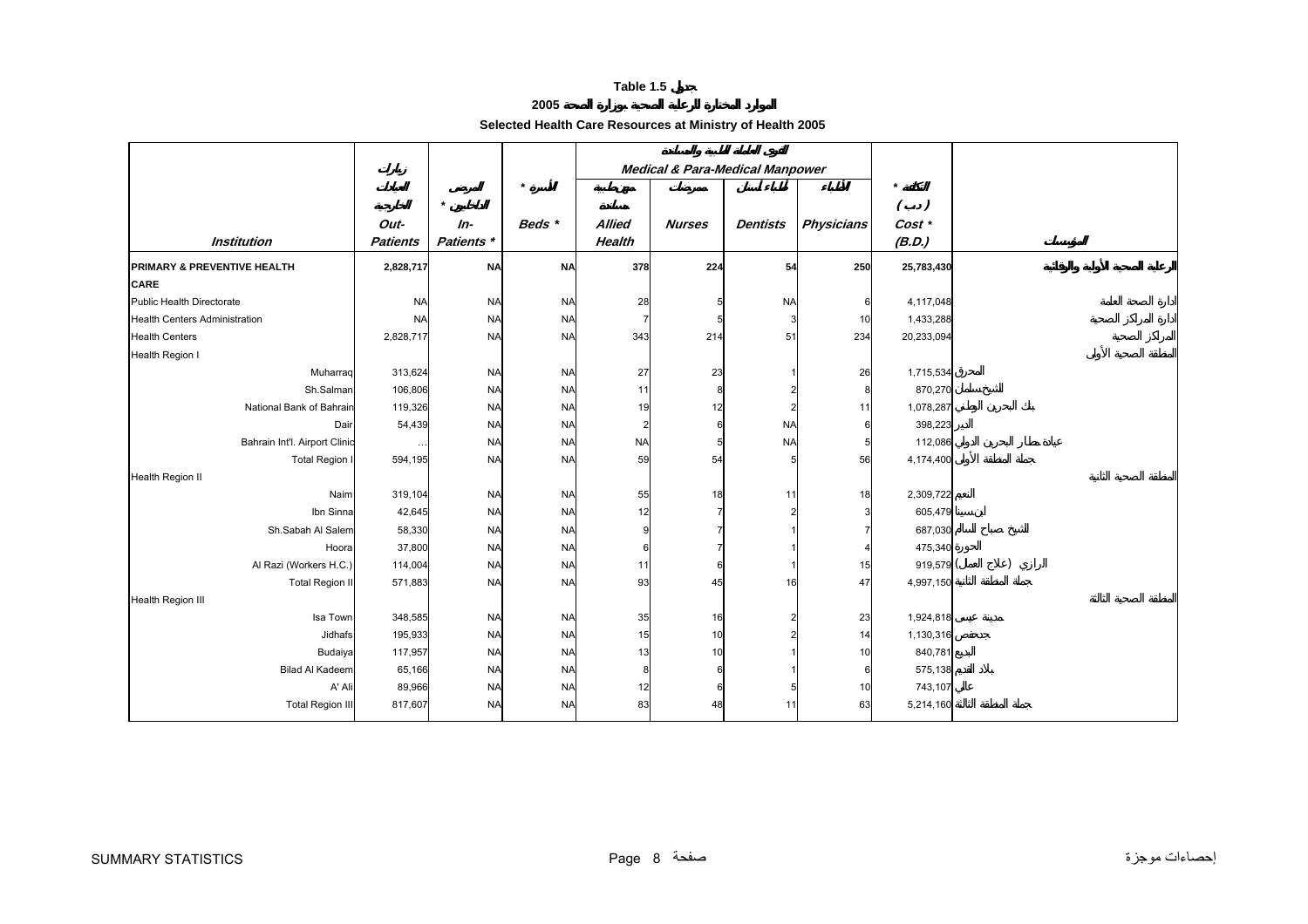## **(Cont'd) Table 1.5 ( )**

**2005** 

**Selected Health Care Resources at Ministry of Health 2005** 

|                                          |                 |            |           |                      |               | <b>Medical &amp; Para-Medical Manpower</b> |                      |            |  |
|------------------------------------------|-----------------|------------|-----------|----------------------|---------------|--------------------------------------------|----------------------|------------|--|
|                                          |                 |            | $\star$   |                      |               |                                            |                      |            |  |
|                                          |                 | $\star$    |           |                      |               |                                            |                      | $($ .)     |  |
|                                          | Out-            |            | Beds *    | <b>Allied</b>        | <b>Nurses</b> |                                            |                      |            |  |
|                                          |                 | In-        |           |                      |               | <b>Dentists</b>                            | <b>Physicians</b>    | Cost *     |  |
| <b>Institution</b>                       | <b>Patients</b> | Patients * |           | Health               |               |                                            |                      | (B.D.)     |  |
| Health Region IV                         |                 |            |           |                      |               |                                            |                      |            |  |
| Hamad Town                               | 83,107          | <b>NA</b>  | <b>NA</b> | 12                   | 9             |                                            |                      | 763,807    |  |
| Sitra                                    | 231,533         | <b>NA</b>  | <b>NA</b> | 29                   | 18            |                                            | 17                   | 1,348,858  |  |
| Hamad Kanoo                              | 95,517          | <b>NA</b>  | <b>NA</b> | 12                   | 8             |                                            | 10                   | 831,806    |  |
| East Riffa                               | 109,405         | <b>NA</b>  | <b>NA</b> | 11                   | 10            |                                            |                      | 822,339    |  |
| Kuwait                                   | 90,446          | <b>NA</b>  | <b>NA</b> | 10                   | 8             |                                            |                      | 721,513    |  |
| Mohammed Bin Jassim Kanoo                | 224,659         | <b>NA</b>  | <b>NA</b> | 34                   | 14            |                                            | 19                   | 1,359,061  |  |
| Jaw & Asker Clinic                       | 3,204           | <b>NA</b>  | <b>NA</b> | $\ddotsc$            |               | $\ddotsc$                                  | $\ddot{\phantom{0}}$ |            |  |
| Zallaq Clinic                            | 7,161           | <b>NA</b>  | <b>NA</b> | $\ddotsc$            |               | $\ddotsc$                                  | $\ddot{\phantom{0}}$ |            |  |
| <b>Total Region IV</b>                   | 845,032         | <b>NA</b>  | <b>NA</b> | 108                  | 67            | 19                                         | 68                   | 5,847,384  |  |
| <b>School Health Program</b>             | <b>NA</b>       | <b>NA</b>  | <b>NA</b> | <b>NA</b>            | 25            | <b>NA</b>                                  | <b>NA</b>            |            |  |
| <b>SECONDARY HEALTH CARE (HOSPITALS)</b> | 517,597         | 55,541     | 1,378     | 418                  | 1,848         | 6                                          | 581                  | 62,817,599 |  |
| Salmaniya Medical Complex*               | 480,544         | 46,900     | 882       | 396                  | 1,488         |                                            | 543                  | 53,926,185 |  |
| Psychiatric Hospital                     | 37,053          | 1,117      | 204       | 10                   | 159           | <b>NA</b>                                  | 38                   | 4,615,017  |  |
| Geriatric Hospital & Long Stay Wards *   | <b>NA</b>       | 157        | 155       |                      | 81            | <b>NA</b>                                  |                      | 838,742    |  |
| <b>Maternity Hospitals</b>               | <b>NA</b>       | 7,367      | 137       | 12                   | 120           | <b>NA</b>                                  | $\ddotsc$            | 3,437,655  |  |
| Jidhafs Hospital                         | <b>NA</b>       | 5,374      | 80        |                      | 72            | <b>NA</b>                                  | $\cdots$             | 1,638,300  |  |
| Muharraq Hospital                        | <b>NA</b>       | 1,948      | 51        |                      | 34            | <b>NA</b>                                  | $\cdots$             | 1,433,973  |  |
| Sitra Hospital                           | <b>NA</b>       | 21         |           | $\ldots$             |               | <b>NA</b>                                  | $\cdots$             | 134,500    |  |
| West Region Hospital                     | <b>NA</b>       | 17         |           | $\cdot$ .            |               | <b>NA</b>                                  | $\ddotsc$            | 135,101    |  |
| Riffa Hospital                           | <b>NA</b>       |            |           | $\ddot{\phantom{0}}$ |               | <b>NA</b>                                  |                      | 95,781     |  |
|                                          | <b>NA</b>       | <b>NA</b>  | <b>NA</b> | <b>NA</b>            | <b>NA</b>     | <b>NA</b>                                  |                      |            |  |
| <b>Training Directorate</b>              | <b>NA</b>       | <b>NA</b>  | <b>NA</b> |                      | 69            | 38                                         | 84                   |            |  |
| <b>Overseas Treatment</b>                | <b>NA</b>       | <b>NA</b>  | <b>NA</b> | <b>NA</b>            | <b>NA</b>     | <b>NA</b>                                  |                      | 3,014,673  |  |
| <b>Medical Review</b>                    | <b>NA</b>       | <b>NA</b>  | <b>NA</b> | <b>NA</b>            |               | <b>NA</b>                                  |                      | 96,272     |  |
| <b>College of Health Sciences</b>        | <b>NA</b>       | <b>NA</b>  | <b>NA</b> |                      |               | <b>NA</b>                                  |                      | 1,651,968  |  |
| <b>Licensing and Registration</b>        | <b>NA</b>       | <b>NA</b>  | <b>NA</b> | <b>NA</b>            |               | <b>NA</b>                                  |                      | 224,621    |  |
| Directorate of Pharmacy                  | <b>NA</b>       | <b>NA</b>  | <b>NA</b> | 16                   | <b>NA</b>     | <b>NA</b>                                  | <b>NA</b>            | 325,493    |  |
| <b>Others</b>                            | <b>NA</b>       | <b>NA</b>  | <b>NA</b> | 14                   |               | <b>NA</b>                                  |                      |            |  |
| Total                                    | 3,346,314       | 55,541     | 1,378     | 832                  | 2,170         | 98                                         | 928                  | $\cdots$   |  |

*\* Refer to conventions used in the report.* . *\**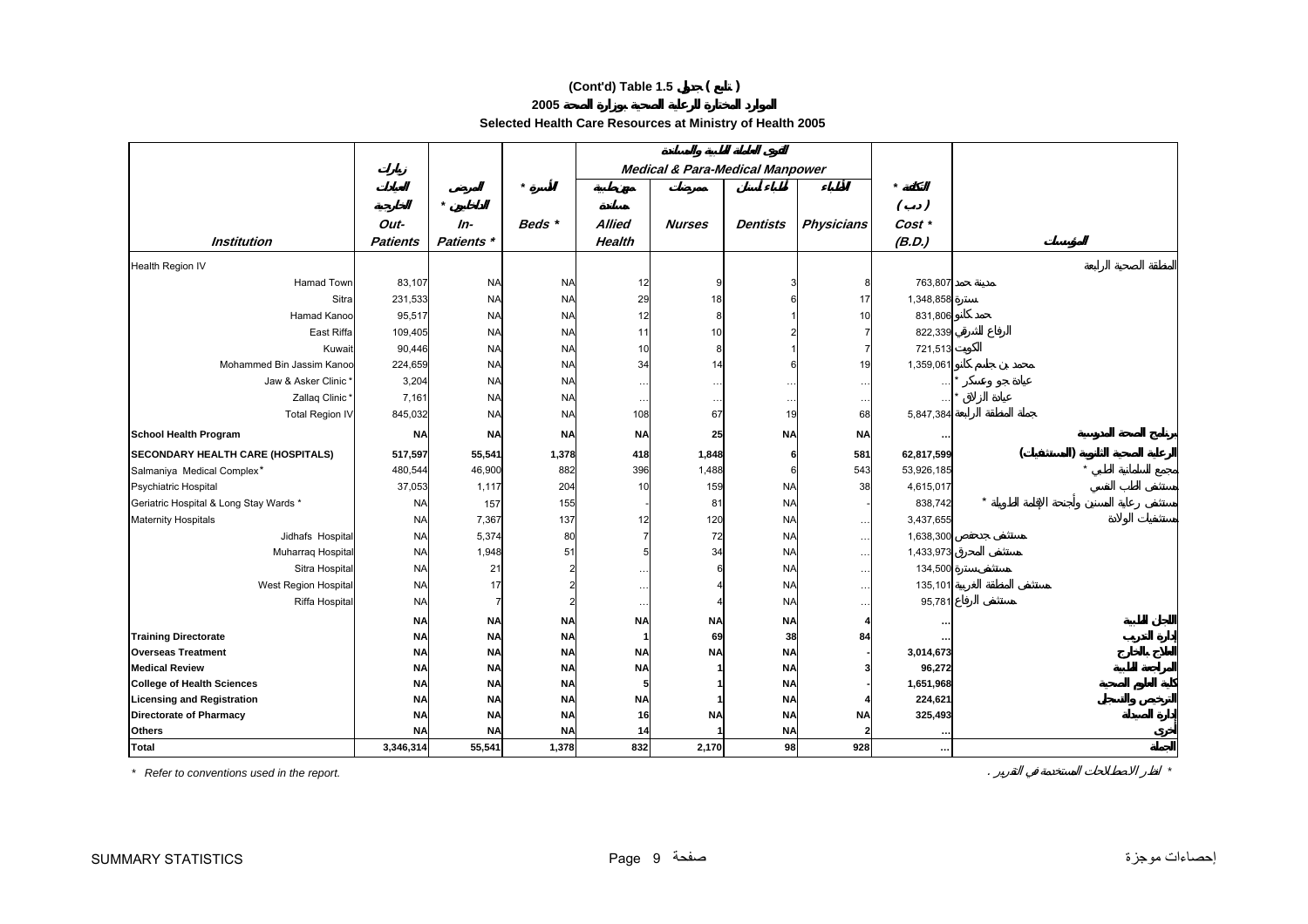<span id="page-9-0"></span>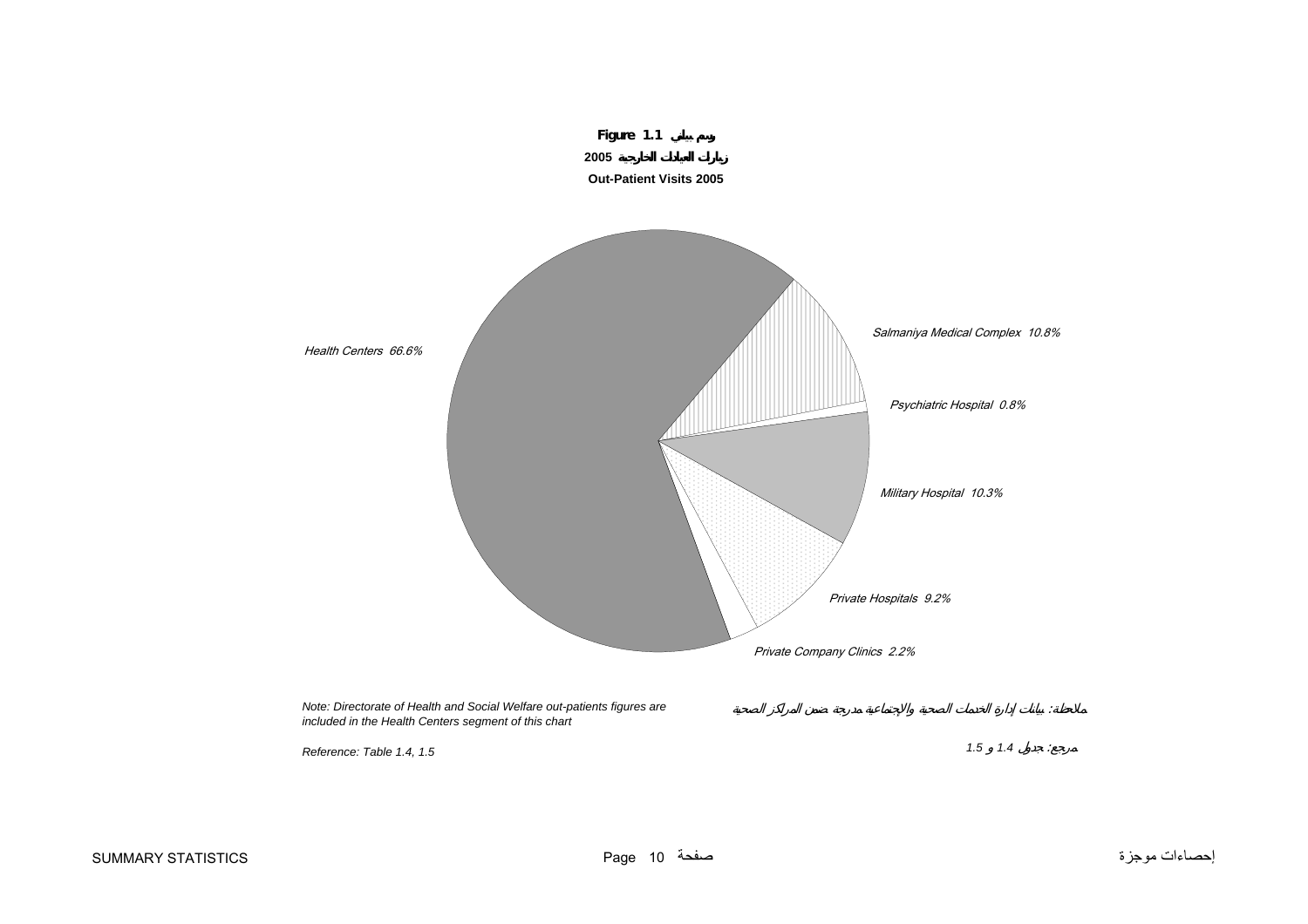**2005-2001** 

**Coverage with Primary Health Care 2001 - 2005**

<span id="page-10-0"></span>

| <b>Description</b>                                      | 2005      | 2004      | 2003      | 2002             | 2001      |         |
|---------------------------------------------------------|-----------|-----------|-----------|------------------|-----------|---------|
| Population with access to local health services         | 100       | 100       | 100       | 100              | 100       |         |
| Population with access to safe drinking water           | 100       | 100       | 100       | 100              | 100       |         |
| Population with adequate excreta disposal facilities    | 100       | 100       | 100       | 100 <sup>1</sup> | 100       |         |
| Infants fully immunized with                            |           |           |           |                  |           |         |
| <b>BCG (Bacille Calmette-Guerin)</b>                    | <b>NA</b> | <b>NA</b> | <b>NA</b> | <b>NA</b>        | <b>NA</b> |         |
| DPT (Diphtheria, Tetanus, Pertussis)                    | 98.2      | 97.7      | 97.3      | 98               | 99(       |         |
| OPV (Oral Polio)                                        | 98.1      | 97.7      | 97.3      | 98               | 99        |         |
| Children of age 1 year *                                |           |           |           |                  |           |         |
| MMR1 (Mumps, Measles, Rubella)                          | 100       | 98.8      | 100       | 100              | 97        |         |
| Children of age 6 years *                               |           |           |           |                  |           |         |
| MMR2 (Mumps, Measles, Rubella)                          | 99.1      | 100       | 99.5      | 97               | 99(       |         |
| Hepatitis B (HB)                                        | 98        | 98        | 98        | 98               |           | 99()    |
| Pregnant women given 2 doses or more of tetanus toxoid* | 48.5      | 49.3      | 55.5      | 58.5             | 66.6      | $\star$ |
| Pregnant women attended by trained personnel            | 100       | 97.7      | 99        | 99               | 98        |         |
| Women delivered by trained personnel                    | 99.4      | 99.2      | 99.3      | 99               | 98        |         |
| Infants attended by trained personnel                   | 98.5      | 98.2      | 98.4      | 98               | 99        |         |

*\* For more information, refer to conventions (Public Health chapter) .* . ( ) *\**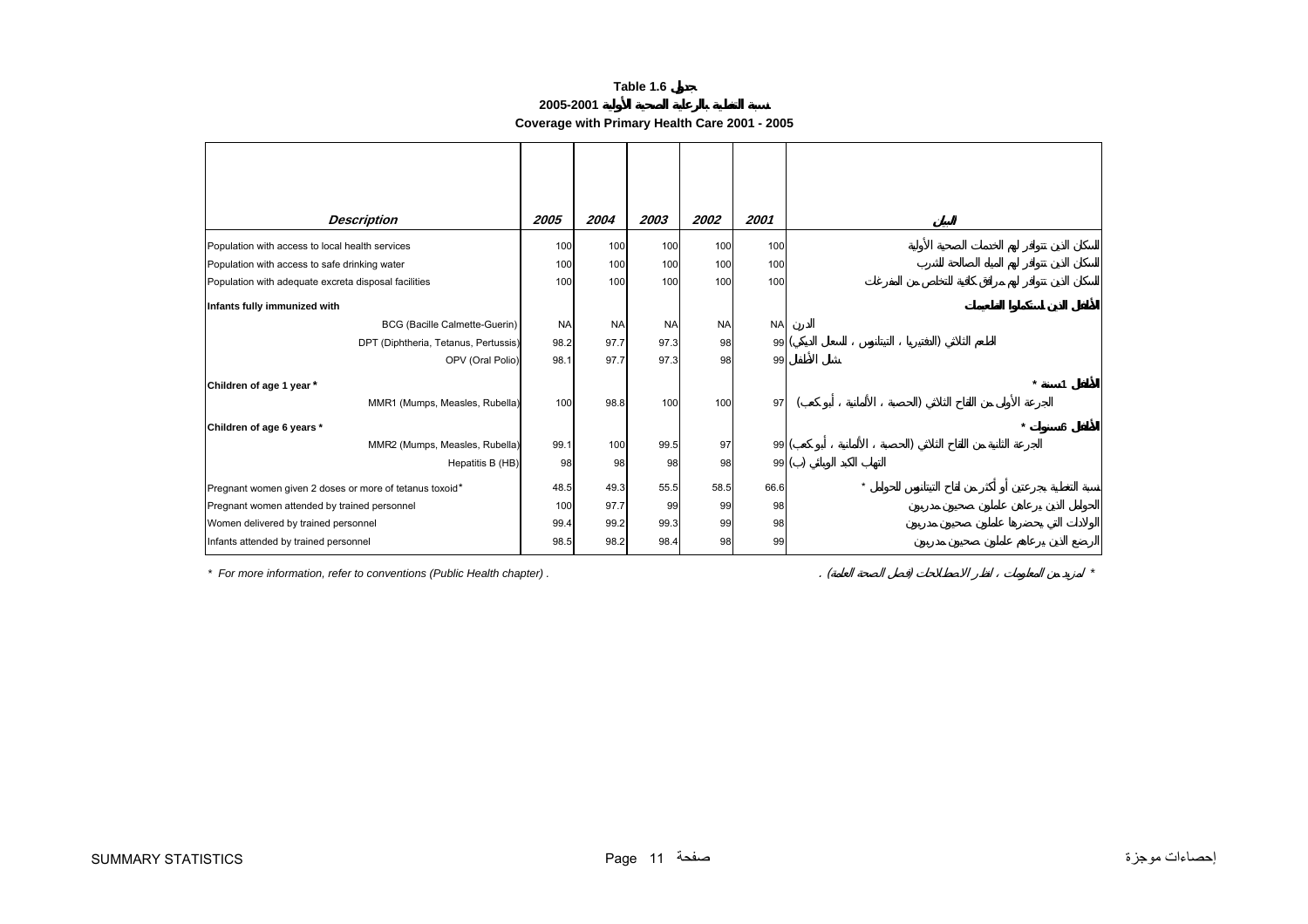## **2005- 2001**

**Health Status Indicators 2001 - 2005**

<span id="page-11-0"></span>

| 2003<br>21.1<br>7.2<br>111.5<br>10.3<br>5.0<br>2.3<br>7.3 | 2002<br>20.1<br>9.8<br>86.1<br>11.9<br>3.8<br>3.2<br>7.0 | 2001<br>20.5<br>8.7<br>82.6<br>11.1<br>4.8<br>3.9<br>8.7 |   | 1000 | 1000<br>1000<br>1000<br>1000<br>1000 |
|-----------------------------------------------------------|----------------------------------------------------------|----------------------------------------------------------|---|------|--------------------------------------|
|                                                           |                                                          |                                                          |   |      |                                      |
|                                                           |                                                          |                                                          |   |      |                                      |
|                                                           |                                                          |                                                          |   |      |                                      |
|                                                           |                                                          |                                                          |   |      |                                      |
|                                                           |                                                          |                                                          |   |      |                                      |
|                                                           |                                                          |                                                          |   |      |                                      |
|                                                           |                                                          |                                                          |   |      |                                      |
|                                                           |                                                          |                                                          |   |      |                                      |
|                                                           |                                                          |                                                          |   |      | 1000                                 |
| 9.5                                                       | 8.9                                                      | 12.1                                                     |   | 1000 | 5                                    |
| 2.2                                                       | 1.9                                                      | 2.7                                                      | 5 |      | 5                                    |
| 0.21                                                      | 0.22                                                     | 0.22                                                     |   |      | 1000                                 |
| 3.1                                                       | 3.0                                                      | 3.0                                                      |   |      | 1000                                 |
|                                                           | 90.4                                                     | 90.3                                                     |   |      | 2500                                 |
| $\cdots$                                                  | $\cdots$                                                 | $92.4^{(2)}$                                             |   |      |                                      |
|                                                           | 73.8                                                     | 73.8                                                     |   |      |                                      |
|                                                           | 90.0<br>73.8                                             |                                                          |   |      |                                      |

*2 Source: Multiple Indicators Cluster Survey 2000, Bahrain .* . *2000* : *<sup>2</sup>*

*Note : Deaths include some visitors.* . :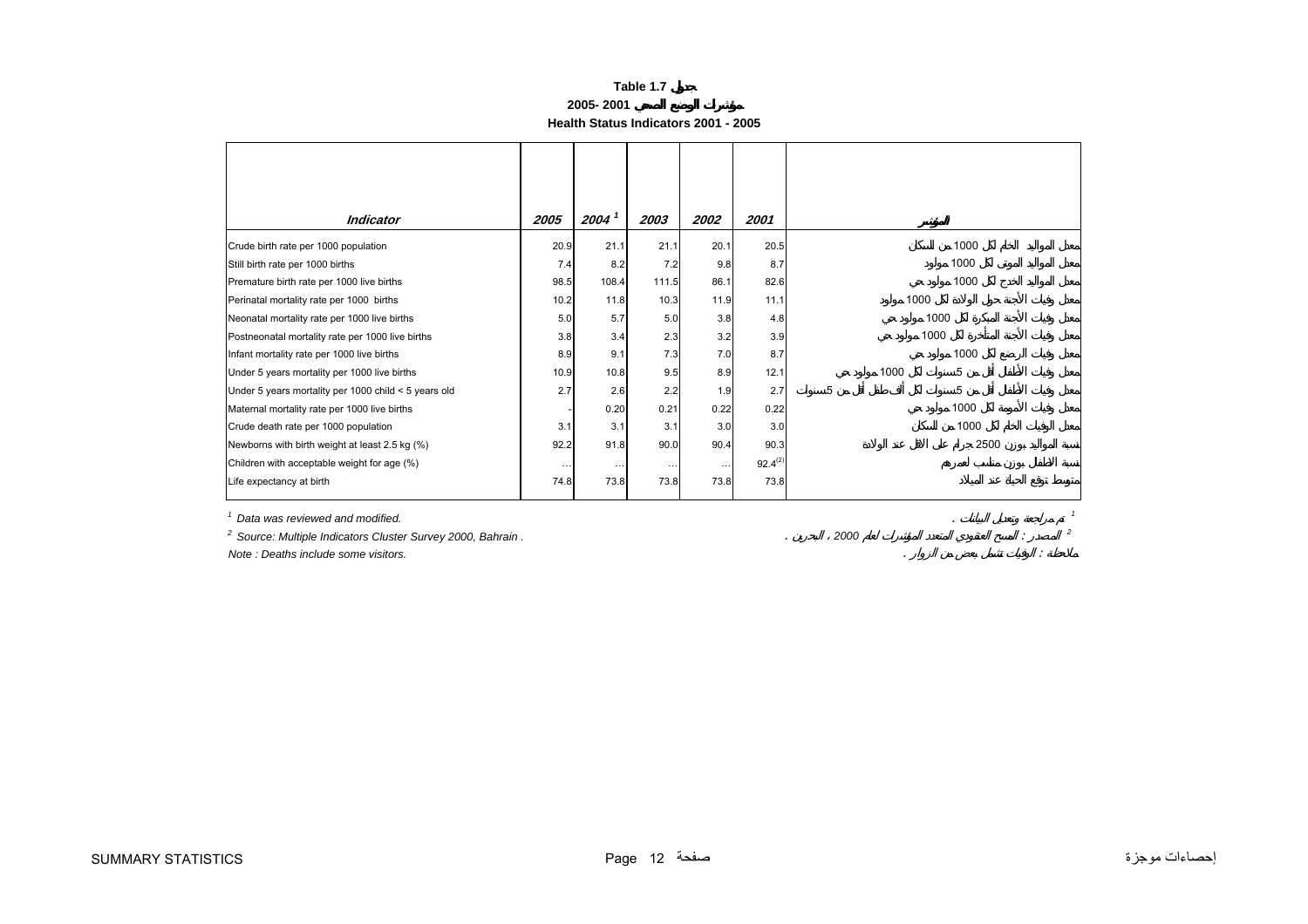**2005 - 2001** 

| Registered Vital Statistics and Demographic Indicators 2001 - 2005 |  |
|--------------------------------------------------------------------|--|
|                                                                    |  |

<span id="page-12-0"></span>

| <b>Indicator</b>                      | 2005    | 2004    | 2003    | 2002    | 2001          | <b>Nationality</b> |      |  |  |
|---------------------------------------|---------|---------|---------|---------|---------------|--------------------|------|--|--|
| Population                            | 448,491 | 438,209 | 427,955 | 417,940 | 407,959 Bah   |                    |      |  |  |
|                                       | 276,154 | 268,951 | 261,463 | 254,183 |               | 246,660 Non-Bah    |      |  |  |
|                                       | 724,645 | 707,160 | 689,418 | 672,123 | 654,619 Total |                    |      |  |  |
| Live births by Father's Nationality   | 11,987  | 11,705  | 11,317  | 10,539  | 10,408 Bah    |                    |      |  |  |
|                                       | 3,211   | 3,263   | 3,243   | 3,037   |               | 3,060 Non-Bah      |      |  |  |
|                                       | 15,198  | 14,968  | 14,560  | 13,576  | 13,468 Total  |                    |      |  |  |
| Deaths (Reported)                     | 1,805   | 1,802   | 1,738   | 1,672   | 1,594 Bah     |                    |      |  |  |
|                                       | 417     | 413     | 376     | 363     |               | 385 Non-Bah        |      |  |  |
|                                       | 2,222   | 2,215   | 2,114   | 2,035   |               | 1,979 Total        |      |  |  |
| Natural population increment          | 10,182  | 9,903   | 9,579   | 8,867   | 8,814 Bah     |                    |      |  |  |
|                                       | 2,794   | 2,850   | 2,867   | 2,674   |               | 2,675 Non-Bah      |      |  |  |
|                                       | 12,976  | 12,753  | 12,446  | 11,541  | 11,489 Total  |                    |      |  |  |
| Natural population increment rate per | 22.7    | 22.6    | 22.4    | 21.2    |               | 21.6 Bah           | 1000 |  |  |
| 1000 Population                       | 10.1    | 10.6    | 11.0    | 10.5    |               | 10.8 Non-Bah       |      |  |  |
|                                       | 17.9    | 18.0    | 18.1    | 17.2    |               | 17.6 Total         |      |  |  |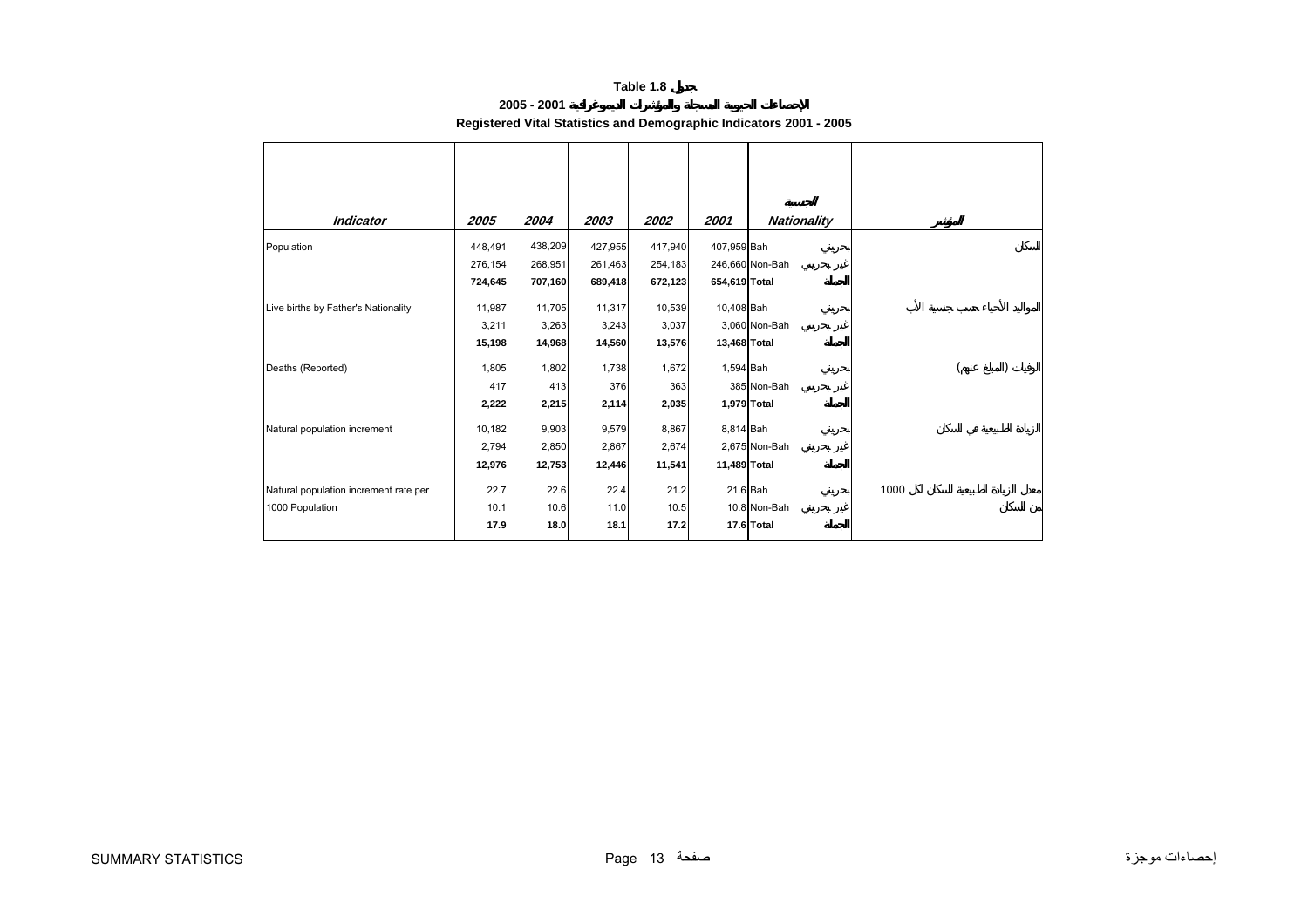## **(Cont'd) Table 1.8 ( )**

#### **2005 - 2001**

| Registered Vital Statistics and Demographic Indicators 2001 - 2005 |  |
|--------------------------------------------------------------------|--|
|                                                                    |  |

| <b>Indicator</b>                           | 2005 | 2004 | 2003 | 2002 | 2001     | <b>Nationality</b> |           |
|--------------------------------------------|------|------|------|------|----------|--------------------|-----------|
|                                            |      |      |      |      |          |                    |           |
| Crude birth rate per 1000 population.      | 26.7 | 26.7 | 26.4 | 25.2 | 25.5 Bah |                    | 1000      |
|                                            | 11.6 | 12.1 | 12.4 | 11.9 |          | 12.4 Non-Bah       |           |
|                                            | 21.0 | 21.2 | 21.1 | 20.2 |          | 20.6 Total         |           |
| Crude death rate per 1000 population       | 4.0  | 4.1  | 4.1  | 4.0  |          | 3.9 Bah            | 1000      |
|                                            | 1.5  | 1.5  | 1.4  | 1.4  |          | 1.6 Non-Bah        |           |
|                                            | 3.1  | 3.1  | 3.1  | 3.0  |          | 3.0 Total          |           |
| General fertility rate (Female 15-49)      | 90.7 | 91.0 | 89.5 | 86.8 | 88.0 Bah |                    | $(49-15)$ |
|                                            | 68.4 | 70.9 | 73.1 | 71.9 |          | 74.0 Non-Bah       |           |
|                                            | 82.9 | 84.0 | 83.8 | 81.6 |          | 83.1 Total         |           |
| Total fertility rate per women             | 3.1  | 3.1  | 3.1  | 3.0  |          | $3.0$ Bah          |           |
| (Female 15-49)                             | 2.0  | 2.2  | 2.2  | 2.2  |          | 2.2 Non-Bah        | $(49-15)$ |
|                                            | 2.6  | 2.6  | 2.6  | 2.6  |          | 2.6 Total          |           |
| Infant mortality rate per 1000 live births | 8.9  | 9.1  | 8.0  | 7.1  |          | 8.7 Bah            | 1000      |
|                                            | 8.4  | 10.4 | 4.9  | 6.3  |          | 8.5 Non-Bah        |           |
|                                            | 8.8  | 9.4  | 7.3  | 6.9  |          | 8.7 Total          |           |
| Sex ratio at birth (Male: 100 Female)      | 105  | 100  | 100  | 105  |          | 106 Bah            | 100:      |
|                                            | 103  | 100  | 104  | 106  |          | 106 Non-Bah        |           |
|                                            | 105  | 100  | 101  | 105  |          | 106 Total          |           |

*Note: These rates differ from the rates of reported births.* . :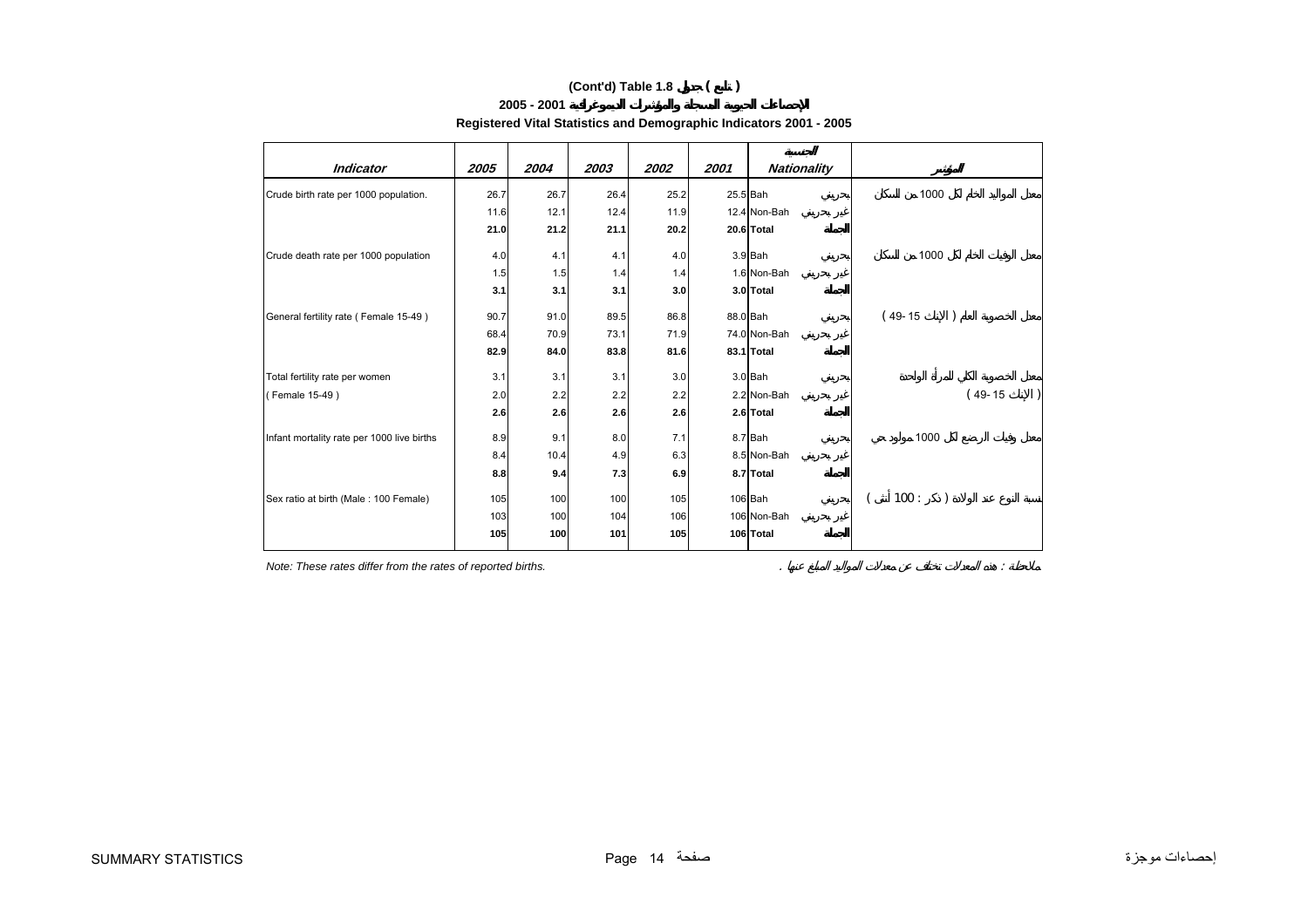**2005 - 2001 ( )** 

**Selected Morbidity Indicators (Reported Communicable Diseases) 2001 - 2005**

<span id="page-14-0"></span>

| Disease                                       | 2005 | 2004 | 2003      | 2002      | 2001      |         | <b>ICD-10</b><br>Code |
|-----------------------------------------------|------|------|-----------|-----------|-----------|---------|-----------------------|
| Cholera                                       |      |      |           |           |           |         | A00                   |
| Malaria (P.falciparum)                        | 11   | 3    | 32        | 15        | 8         |         | <b>B50</b>            |
| Malaria (P.vivax)                             | 57   | 81   | 55        | 30        | 46        |         | <b>B51</b>            |
| Malaria Mixed                                 | 3    |      | <b>NA</b> | <b>NA</b> | <b>NA</b> |         | <b>B52</b>            |
| Poliomyelitis                                 |      |      |           |           |           |         | A80                   |
| Measles                                       | 4    | 11   | 12        | 8         | 5         |         | <b>B05</b>            |
| Pulmonary TB *                                | 171  | 126  | 132       | 128       | 110       | $\star$ | A15-A16               |
| Diphtheria                                    |      |      |           |           |           |         | A36                   |
| Non-neonatal tetanus                          |      |      |           |           |           |         | A34-A35               |
| Neonatal tetanus                              |      |      |           |           |           |         | A33                   |
| <b>AIDS</b>                                   | 10   | 5    | 11        | 17        |           |         | B20-B24               |
| Meningococcal menigitis                       |      |      |           |           | 3         |         | A39.0                 |
| Other and unspecified predominantly sexually  | 433  | 458  | $\cdots$  | $\cdots$  | $\cdots$  |         | A63-A64               |
| transmitted diseases not elsewhere classified |      |      |           |           |           |         |                       |

*\* Bahraini & Non-Bahraini included, non-Bahraini repatriated according to national policy.* . *\**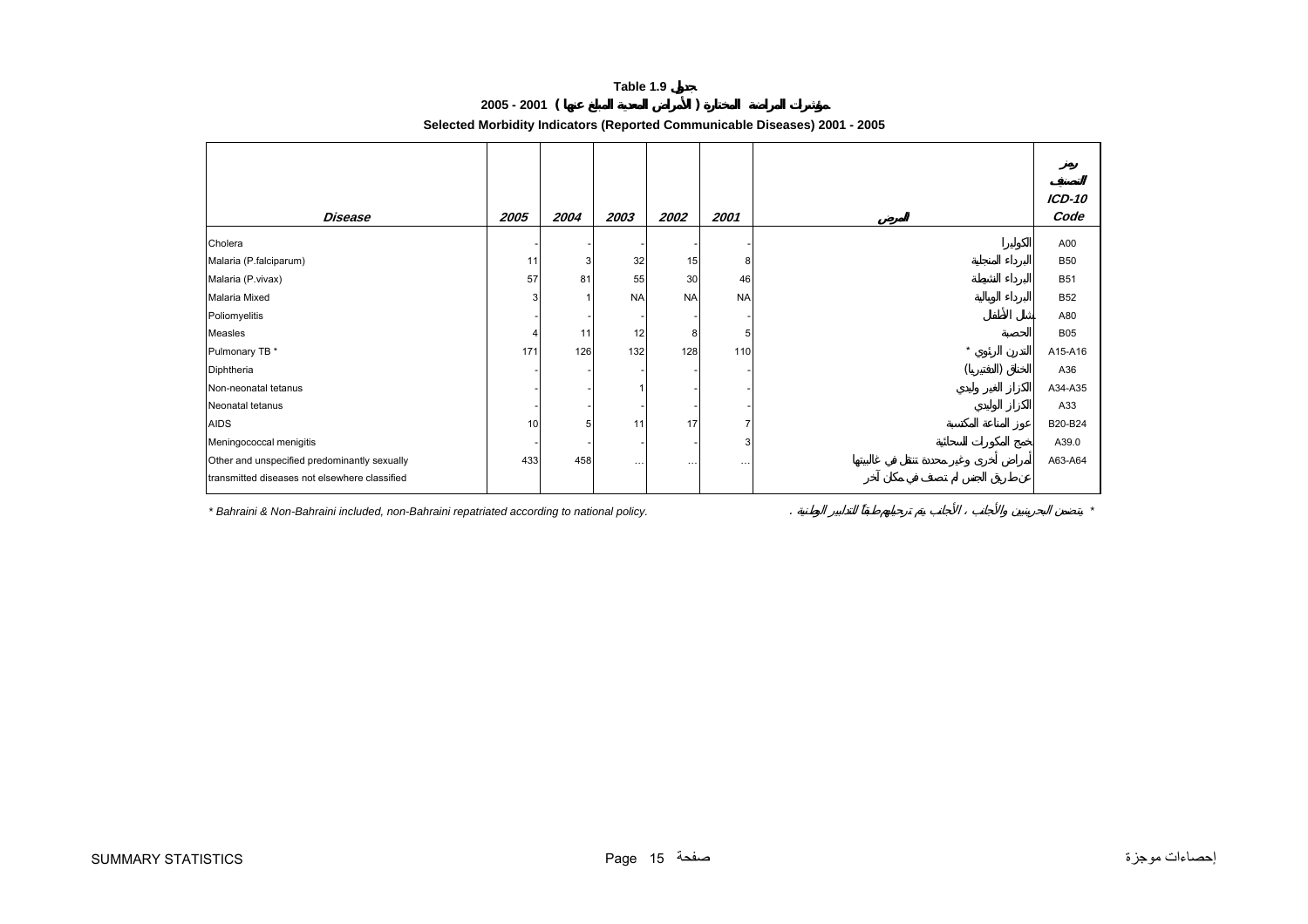### **2005**

**Health For All Indicators 2005**

<span id="page-15-0"></span>

| 2005                                                                                          | <b>Indicators</b>                                                                                                                                            | No.            |
|-----------------------------------------------------------------------------------------------|--------------------------------------------------------------------------------------------------------------------------------------------------------------|----------------|
| 1979                                                                                          |                                                                                                                                                              | -1             |
| Bahrain committed to the Health for All since 1979                                            | The number of countries in which health for all is continuing to receive endorsement as policy at the highest level                                          |                |
| Annual Report from Health Education provides details of community involvement in health care. | The number of countries in which mechanisms for involving people in the implementation of strategies are fully<br>functioning or are being further developed | $\overline{2}$ |
| $\cdots$                                                                                      | The percentage of gross national product spent on health                                                                                                     | 3              |
| 22.1%                                                                                         | The percentage of the national health expenditure devoted to local health services (Primary Health Care) -<br>Ministry of Health                             | 4              |
| Provided free for nationals, available within 1 hour's walk or travel                         | The number of countries in which resourses for primary health care are becoming more equitably distributed                                                   | 5              |
| Bahrain contributes to and benefits from WHO membership it receives no 'aid' as such.         | The amount of international aid received or given for health                                                                                                 | 6              |
|                                                                                               | The percentage of the population covered by primary health care with at least the following:                                                                 | $\overline{7}$ |
| 100%                                                                                          | Safe water in the home or with reasonable access and adequate excreta-disposal facilities avaliable                                                          | 7a             |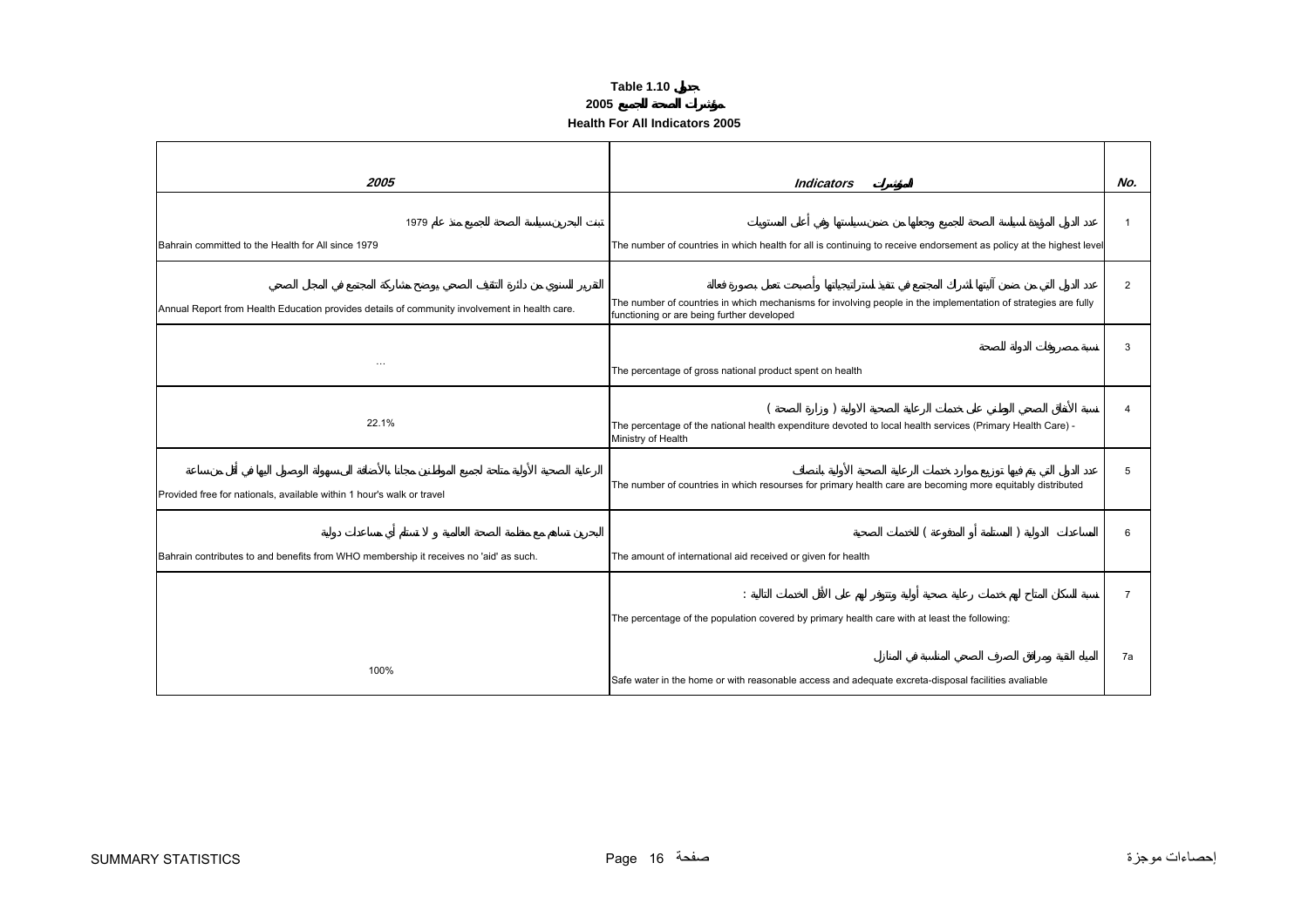## **(Cont'd) Table 1.10 ( ) 2005 Health For All Indicators 2005**

| 2005                                         | <b>Indicators</b>                                                                                                  | No. |
|----------------------------------------------|--------------------------------------------------------------------------------------------------------------------|-----|
|                                              | $\ddot{\phantom{a}}$                                                                                               | 7b  |
|                                              | Immunization coverage against :                                                                                    |     |
| 98.2%                                        | DPT (Diphtheria, Tetanus, Pertussis)                                                                               |     |
| 100%                                         | (MMR <sub>1</sub> ) Mumps, Measles, Rubella (                                                                      |     |
| 99.1%                                        | (MMR <sub>2</sub> ) Mumps, Measles, Rubella (                                                                      |     |
| 98.1%                                        | Poliomyelities                                                                                                     |     |
| $\cdots$                                     | Tuberculosis                                                                                                       |     |
|                                              |                                                                                                                    |     |
| 100%                                         |                                                                                                                    | 7c  |
|                                              | Acces to local health servies, including availability of essential drugs, within one hours walk or travel          |     |
|                                              |                                                                                                                    | 7d  |
|                                              | Attendance by trained personnel for pregnancy and childbirth, and care for children up to at least one year of age |     |
| 99.4%                                        | <b>Deliveries</b>                                                                                                  |     |
| 98.5%                                        |                                                                                                                    |     |
|                                              | Infants                                                                                                            |     |
|                                              | $(49 - 15)$                                                                                                        | 7e  |
| 53.4% 1                                      | The percentage of women of childbearing age (15 - 49) using family planning                                        |     |
|                                              |                                                                                                                    |     |
|                                              | 2,500                                                                                                              | 8а  |
| 92.2%                                        | The percentage of new-borns weighing at least 2,500 grams at birth                                                 |     |
| 92.4% 1<br>Weight for Age                    |                                                                                                                    | 8b  |
| 93.6% 1<br>Weight for Height<br>$\mathbf{I}$ | The percentage of children whose weight for age and/or weight-for-height are acceptable                            |     |
| 91.9% 1<br>Height for age                    |                                                                                                                    |     |
|                                              |                                                                                                                    |     |

*1 Source: Multiple Indicators Cluster Survey 2000, Bahrain .* . *<sup>2000</sup> <sup>1</sup>*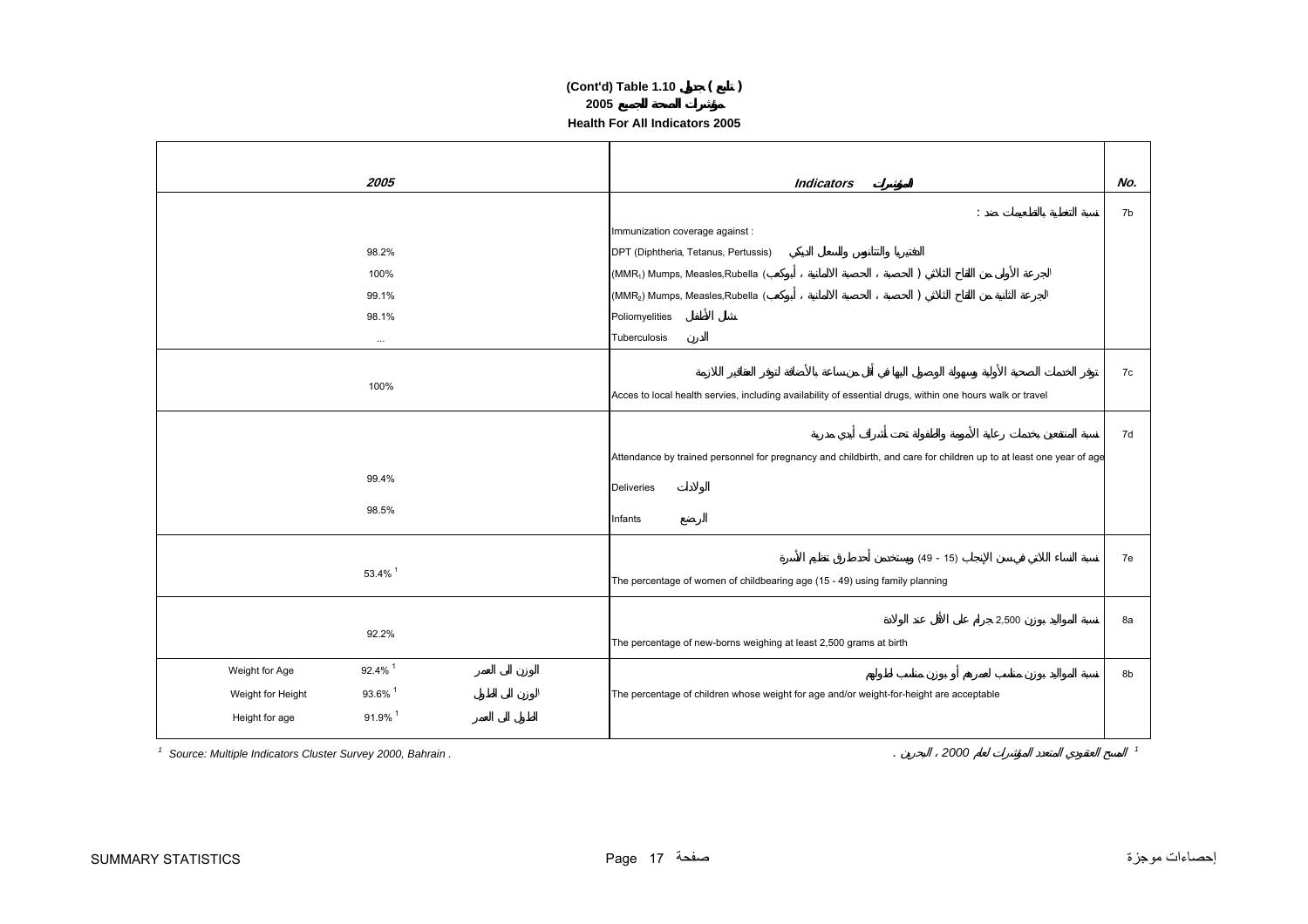## **Health For All Indicators 2005(Cont'd) Table 1.10 ( ) 2005**

| 2005                        | <b>Indicators</b>                                                          | No. |
|-----------------------------|----------------------------------------------------------------------------|-----|
|                             | معدل وفيات الأطفال الرضع لكل 1000 مولود حي                                 | 9a  |
| 8.9 ( reported المبلغ عنهم) | The infant mortality rate per 1000 live births                             |     |
|                             | 1000                                                                       |     |
| 0.0 ( reported المبلغ عنهم) | The maternal mortality rate per 1000 live births (MMR)                     |     |
|                             | 5<br>1000                                                                  | 9b  |
| 2.7%                        | Probability of dying before the age of 5 years per 1000 child <5 years old |     |
|                             | 1000                                                                       |     |
| 10.9%                       | Probability of dying before the age of 5 years per 1000 live birth         |     |
|                             | $\equiv$                                                                   | 10  |
|                             | Life expectancy at birth by sex, in all identifiable subgroups             |     |
| 73.1                        | Male                                                                       |     |
| 77.3                        | Female                                                                     |     |
| 74.8                        | Mean                                                                       |     |
|                             | 15)                                                                        | 11  |
|                             | The adult literacy rate by sex in all identifiable sub groups (15 yrs+)    |     |
| 92.5%                       | بحريني (ذكر) Bahraini (Male)                                               |     |
| 83.0%                       | Bahraini (Female) (انٹی)                                                   |     |
| 87.7%                       | بحريني (كلا النو عين) (Bahraini (Both Sexes                                |     |
|                             |                                                                            | 12  |
| US\$ 15,572 *               | Gross Domestic Product (GDP) per Capita                                    |     |
|                             |                                                                            |     |
| US\$ 14,758 *               | Gross National Disposable Income (GNP) per Capita                          |     |
|                             |                                                                            |     |
| US\$ 13,174 *               | Gross National Disposable Income (GNDI) per Capita                         |     |
|                             |                                                                            |     |
| US\$ 378.2                  | Annual budget of Ministry of Health per capita (include projects)          |     |
|                             |                                                                            |     |
| US\$ 539 *                  | Total public expenditure on health per capita                              |     |

*\* Source: Ministry of Finance (August 2004), estimated figures.* . تقديرية أرقام ،*) 2004* ( :*\**

*Note: US\$ = 0.376 Bahraini Dinars 0.376* = :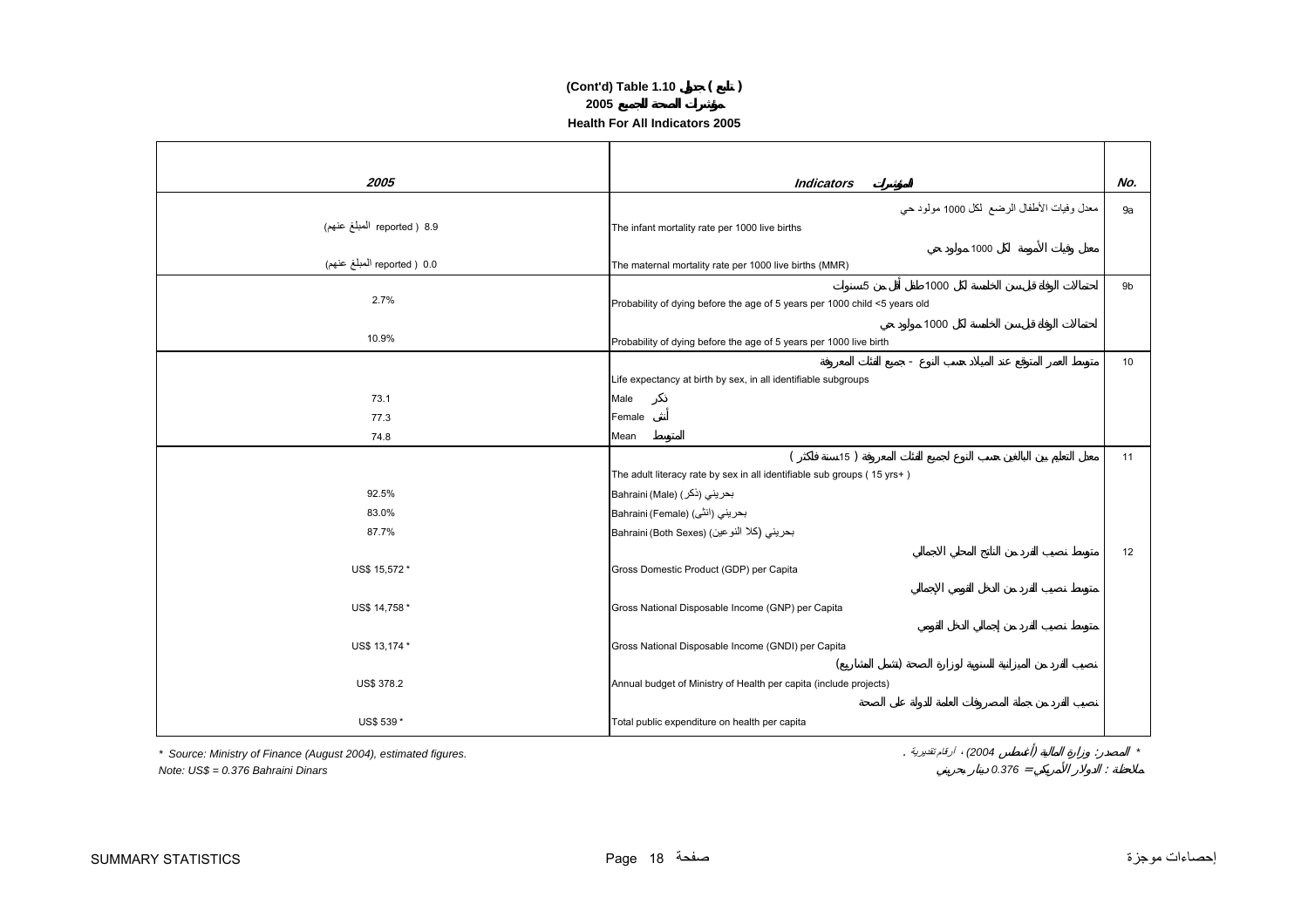## **2005 - 2001**

<span id="page-18-0"></span>

| 2005      | 2004                                                        | 2003     | 2002      | 2001     | <b>Indicator</b>                                                              | Goals                                |
|-----------|-------------------------------------------------------------|----------|-----------|----------|-------------------------------------------------------------------------------|--------------------------------------|
| $\ddotsc$ | $\cdots$                                                    | $\cdots$ | $\ddotsc$ | $%7.6*$  | Prevalence of underweight children under five years of age                    | Eradicate extreme poverty and hunger |
| $\ldots$  | $\cdots$                                                    | $\cdots$ | $% 0.9**$ | $\ldots$ | Proportion of population below minimum level of dietary<br>energy consumption |                                      |
| 10.9      | 10.8                                                        | 9.5      | 8.9       | 12.1     | 1000<br>Under-five mortality rate per 1000 live births                        | <b>Reduce child mortality</b>        |
| 8.9       | 9.1                                                         | 7.3      | 7.0       | 8.7      | 1000<br>The infant mortality rate per 1000 live births                        |                                      |
| 100       | 98.8                                                        | 100      | 100       | 97.0     | Proportion of one year old children immunized against measles (MMR1)          |                                      |
|           | 20.1                                                        | 20.6     | 22.2      | 22.3     | 100,000<br>Maternal mortality rate per 100,000 live births                    | Improve maternal health              |
| 99.4      | 99.2                                                        | 99.3     | 99.0      | 98.0     | Proportion of births attended by skilled health personnel                     |                                      |
|           | * Source: Multiple Indicators Cluster Survey 2000, Bahrain. |          |           |          |                                                                               | 2000<br>$\star$                      |

*\*\* Source: National Nutrition Survery for Adult Bahrainis Aged 19 Years and above, 2002 .* . *2002* : *\*\**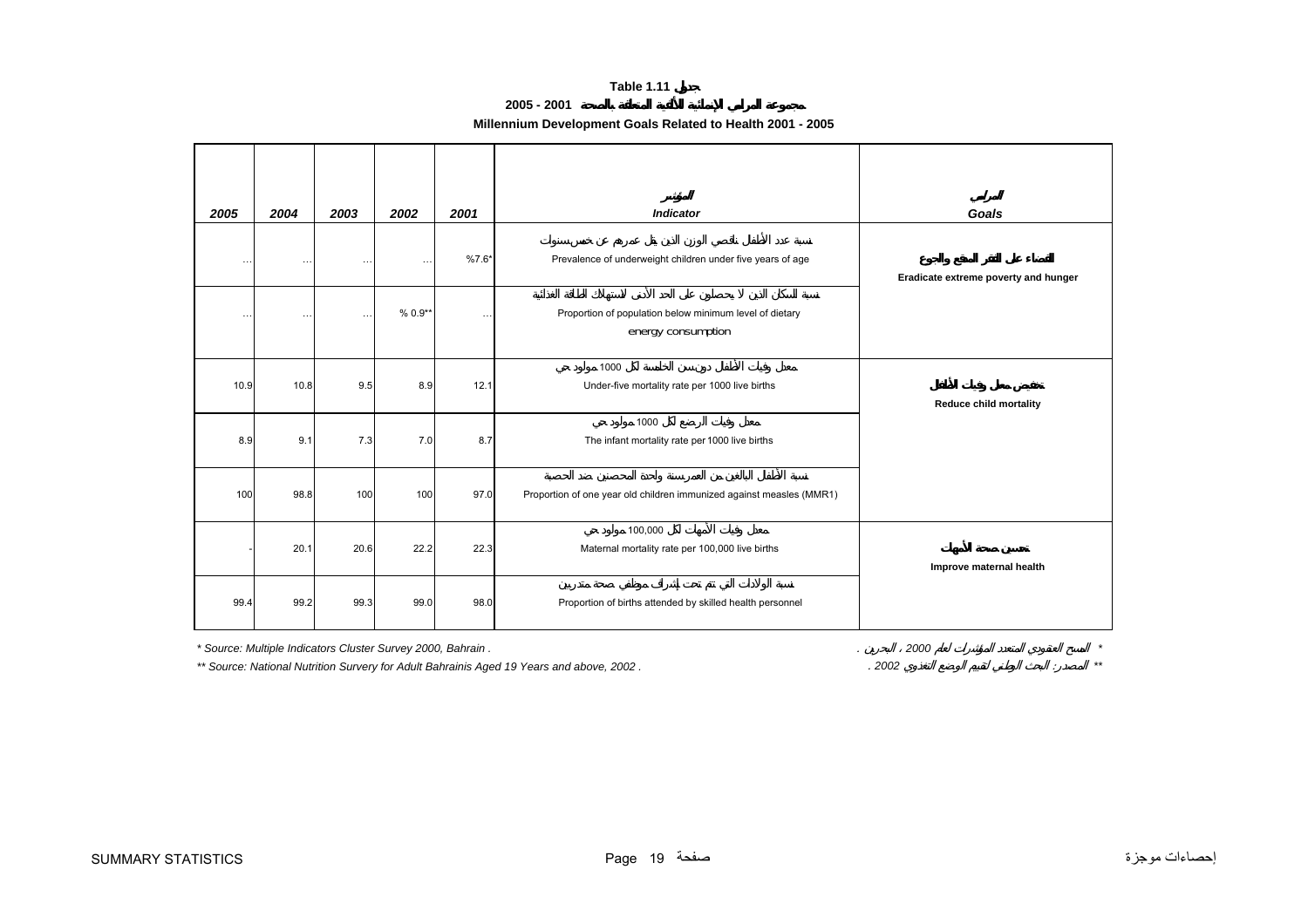## **(Cont'd) Table 1.11 جدول ) تابع(**

### **2005 - 2001**

## **Millennium Development Goals Related to Health 2001 - 2005**

| 2005      | 2004     | 2003     | 2002     | 2001      | <b>Indicator</b>                                                                                                | Goals                                       |
|-----------|----------|----------|----------|-----------|-----------------------------------------------------------------------------------------------------------------|---------------------------------------------|
|           |          |          |          |           |                                                                                                                 |                                             |
|           |          |          |          |           | 24 15                                                                                                           | $\overline{(\cdot)}$<br>$\mathcal{L}$       |
|           |          |          |          |           | HIV prevalence among pregnant women aged 15 - 24 years                                                          |                                             |
|           |          |          |          |           |                                                                                                                 | Combat HIV/AIDS, Malaria and other diseases |
| $\ddotsc$ | $\cdots$ | $\cdots$ | $\ldots$ | $9.6\%$ * | Condom use rate of the contraceptive prevalence rate                                                            |                                             |
|           |          |          |          |           |                                                                                                                 |                                             |
|           |          |          |          |           | Number of children orphaned by HIV/AIDS                                                                         |                                             |
|           |          |          |          |           | 100,000<br>$\mathcal{L}$                                                                                        |                                             |
|           |          |          |          |           | Prevalence and death rates associated with malaria,                                                             |                                             |
| 7.9       | 11.5     | 8.0      | 4.5      |           | Rate per 100,000 population<br>الإصابة Prevalence 1.0                                                           |                                             |
| 0.1       |          |          |          |           | الموفاة<br>Death                                                                                                |                                             |
|           |          |          |          |           |                                                                                                                 |                                             |
|           |          |          |          |           |                                                                                                                 |                                             |
|           |          |          |          |           | Proportion of population in malaria-risk areas using effective                                                  |                                             |
|           |          |          |          |           | malaria prevention and treatment measures                                                                       |                                             |
|           |          |          |          |           |                                                                                                                 |                                             |
|           |          |          |          |           | 100,000<br>Prevalence and death rates associated with Tuberculosis                                              |                                             |
|           |          |          |          |           | Rate per 100,000 population                                                                                     |                                             |
| 23.6      | 17.8     | 19.1     | 19.0     |           | الإصابة Prevalence الإصابة                                                                                      |                                             |
| 0.8       | 1.1      | 0.3      | $\cdots$ | $\cdots$  | الوفاة<br>Death                                                                                                 |                                             |
|           |          |          |          |           |                                                                                                                 |                                             |
| 9         | 15       | 15       | 20       | 16        | $\star\star$                                                                                                    |                                             |
|           |          |          |          |           | Proportion of tuberculosis cases detected and cured under<br>DOTS (Directly Observed Treatment Short-course) ** |                                             |
|           |          |          |          |           |                                                                                                                 |                                             |

*\* Source: Family Health Survey 1995.* . *1995* : *\**

*\*\* Bahraini only, non-Bahraini repatriated according to national policy.* . *\*\**